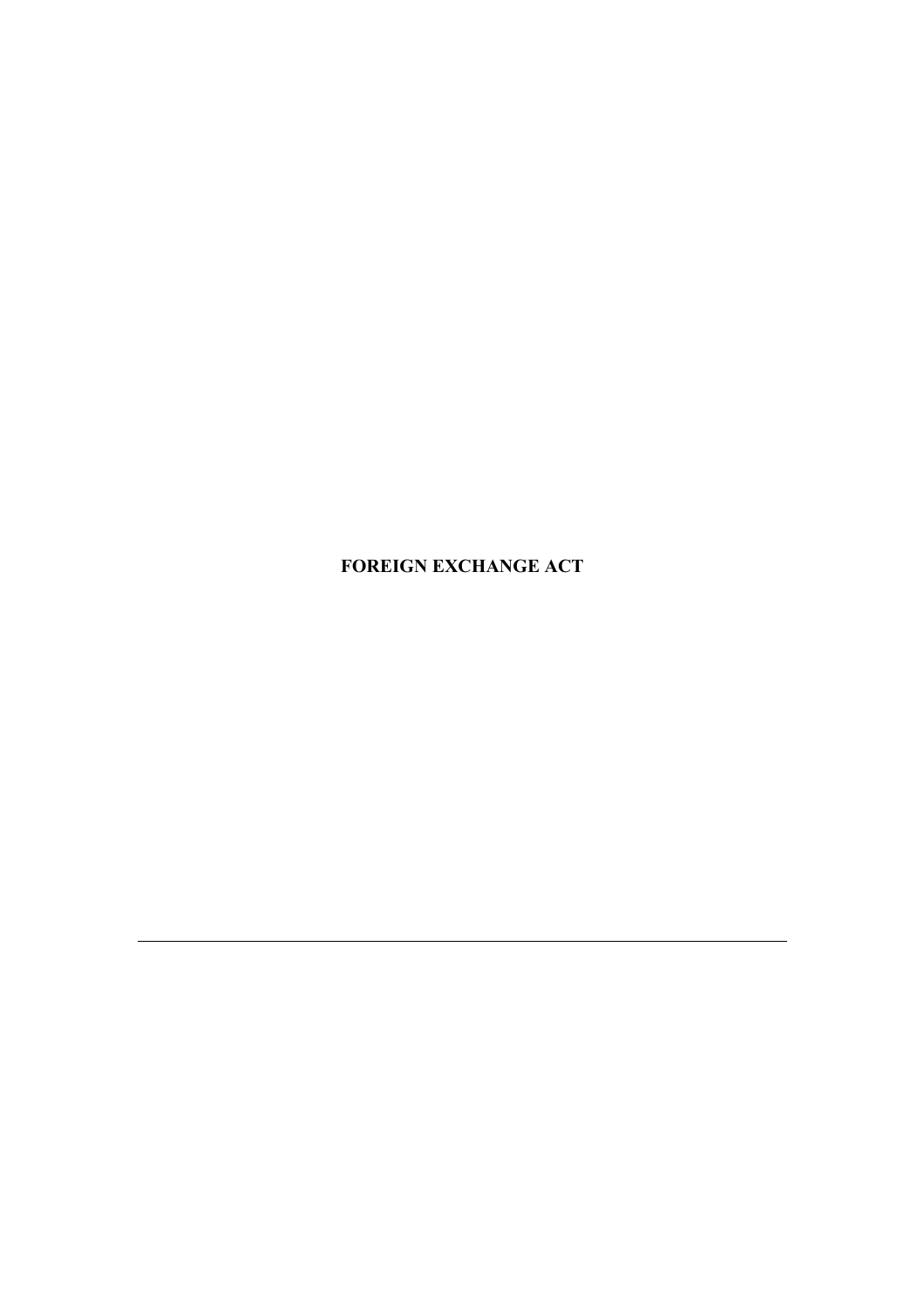# **FOREIGN EXCHANGE ACT**

**I** 

## **CHAPTER I**

## **Basic Provisions**

## **Subject Matter of the Act**

## **Article 1**

- (1) This Act governs:
- 1. transactions between residents and non-residents in foreign means of payment and in kuna;
- 2. transactions between residents in foreign means of payment;
- 3. unilateral transfers of assets from and into the Republic of Croatia that cannot be considered transaction executions between residents and non-residents.
- (2) Transactions referred to in paragraph 1 of this Article shall imply current and capital transactions and their execution by means of payments, collection or transfers.

## **Residents and Non-Residents**

- (1) Under the terms of this Act, the term residents shall mean:
- 1. legal persons with a head office in the Republic of Croatia, except their foreign branches;
- 2. branches of foreign companies and sole traders enrolled in a register kept by a competent government authority or administration in the Republic of Croatia;
- 3. sole traders, craftsmen, and other natural persons with a head office or a place of residence in the Republic of Croatia who are self-employed and perform the economic activity of their registration (hereinafter: individual undertakings);
- 4. natural persons with a place of residence in the Republic of Croatia;
- 5. natural persons staying in the Republic of Croatia on the basis of a valid residence permit for a minimum period of 183 days;
- 6. diplomatic, consular and other representative offices of the Republic of Croatia abroad financed by the budget and Croatians citizens employed in those representative offices, including their family members.
- (2) All other persons not stated in paragraph 1 of this Article shall be considered nonresidents.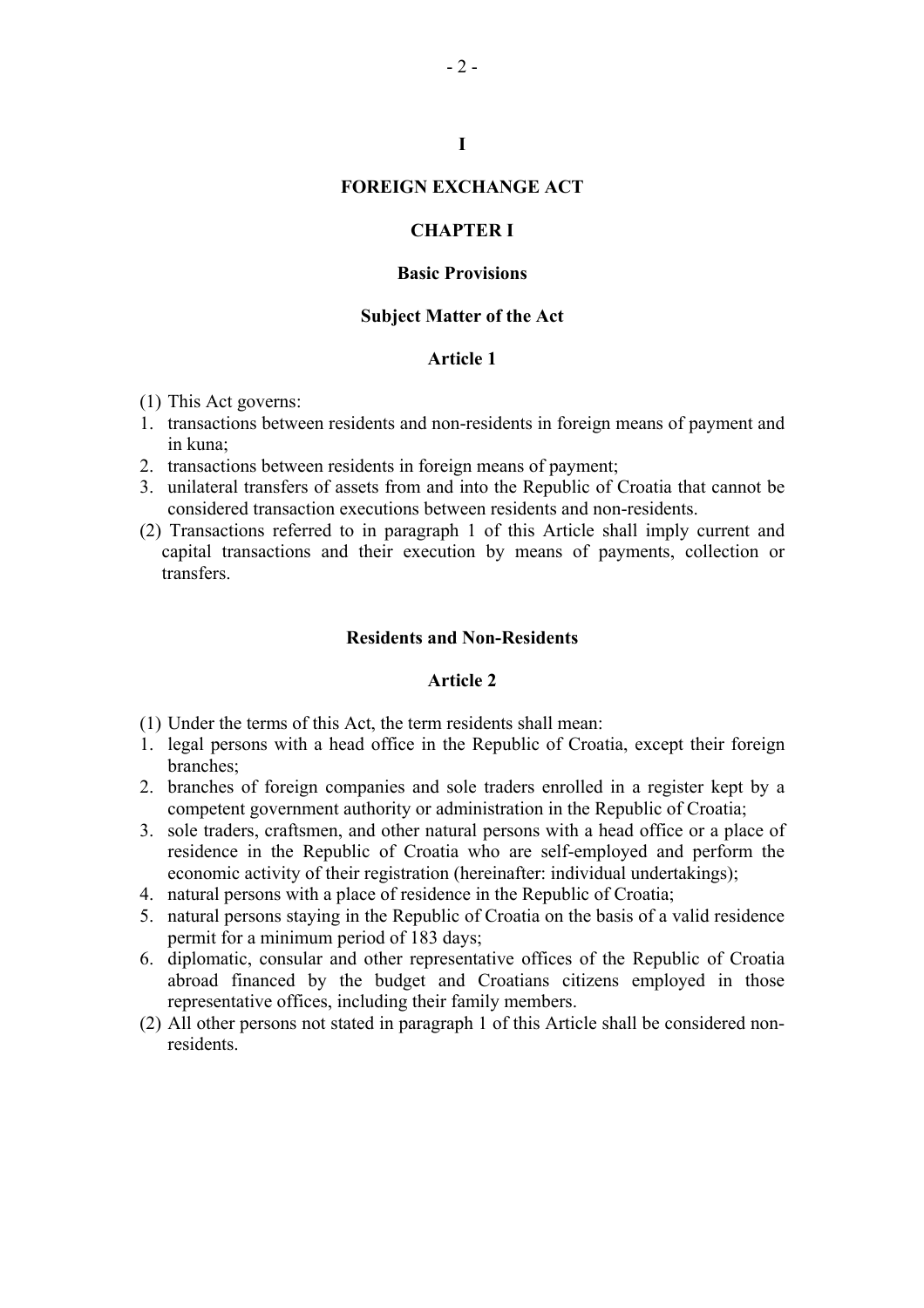#### **Banks and Authorized Companies**

#### **Article 3**

- (1) Under the terms of this Act, the term bank shall imply a financial institution licensed by the Croatian National Bank and authorized to perform transactions referred to in this Act and prescribed by the Banking Act, a non-resident bank authorized, pursuant to the Banking Act, to provide banking services directly in the territory of the Republic of Croatia and the Croatian Bank for Reconstruction and Development.
- (2) Authorized company shall imply a company licensed by the Croatian Securities Exchange Commission, which conducts securities transactions pursuant to provisions of the Securities Market Act.

#### **Foreign Means of Payment**

## **Article 4**

- (1) Foreign means of payment, under the terms of this Act, shall comprise foreign exchange, foreign cash, checks, and other monetary instruments denominated and payable in foreign currency.
- (2) Foreign exchange, under the terms of this Act, shall mean monetary claims from abroad.
- (3) Foreign cash (banknotes and coins) shall mean monetary claims on the central bank or government of the country of issue.
- (4) Checks and other monetary instruments denominated and payable in foreign currency shall mean monetary claims on their issuers.

## **Securities and Derivative Financial Instruments**

- (1) Securities shall mean securities defined in accordance with the Securities Market Act.
- (2) Securities traded in the capital markets, under the terms of this Act, shall comprise shares, bonds and other debt securities issued in a series with a maturity of over one year.
- (3) Securities traded on the money market, under the terms of this Act, shall comprise short-date securities issued in a series with a maturity of under one year, such as Treasury bills, Croatian National Bank bills, commercial papers, certificates of deposit, and banker's acceptances and long-dated debt securities with maximum remaining maturity of one year.
- (4) Derivative financial instruments, under the terms of this Act, shall comprise securities or agreements whose value changes in accordance with the changes in the value of financial instruments and any other legal arrangements from which they are derived.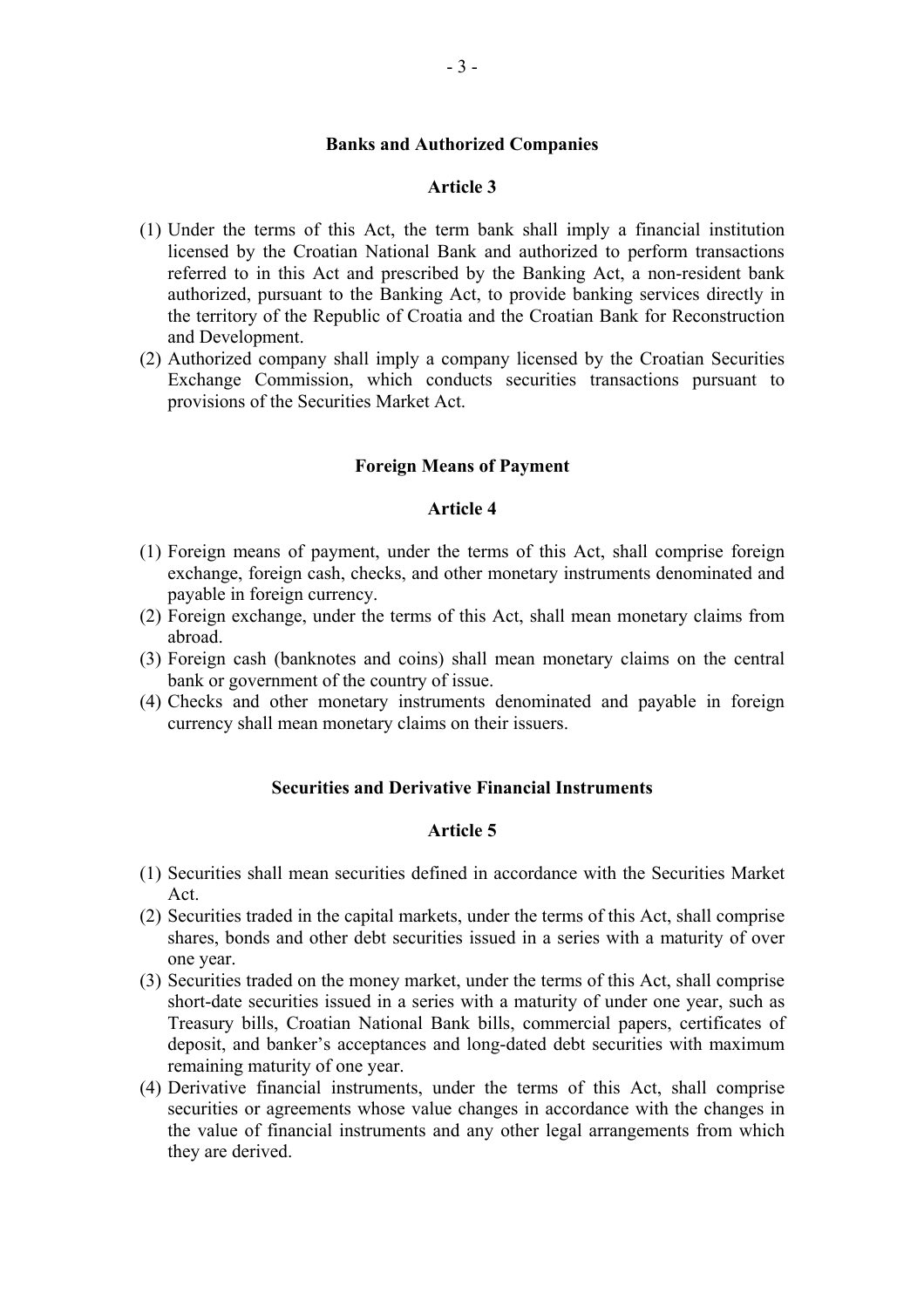## **Domestic and Foreign Securities**

## **Article 6**

- (1) Domestic securities, under the terms of this Act, shall be securities issued by a resident issuer and depository bills issued abroad on the basis of the underlying domestic security.
- (2) Securities not referred to in paragraph 1 of this Article shall imply foreign securities.

## **Capital Transactions**

## **Article 7**

- (1) Under the terms of this Act, capital transactions shall mean transactions concluded between residents and non-residents, as well as unilateral transfers of assets for the purpose of transferring capital, other than current payments and transfers referred to in Article 8 of this Act.
- (2) Capital transactions referred to in paragraph 1 of this Article shall comprise:
- 1. direct investments;
- 2. investments in real estate;
- 3. securities transactions in the capital markets;
- 4. securities transactions in the money markets;
- 5. transactions with stakes in investment funds;
- 6. credit transactions;
- 7. deposit transactions;
- 8. payments related to insurance agreements;
- 9. unilateral transfers of assets:
	- a) personal transfers of assets;
	- b) physical transfers of assets.

(3) Capital transactions shall also comprise transactions involving the alienation of rights acquired through investments, or securities referred to in paragraph 2 of this Article, as well as the repatriation of assets or transfer of the balance of assets in liquidation or of the bankruptcy estate.

## **Current Transactions and Current Payments**

- (1) Current transactions are transactions concluded between residents and nonresidents for a purpose other than a transfer of capital.
- (2) Payments and transfers arising from current transactions shall comprise:
- 1. all payments due in connection with foreign goods and services trade and other current business, including services and short-term banking and credit facilities;
- 2. payments due as interest on loans and as net income from other investments;
- 3. payments of moderate amounts for amortization of loans, for depreciation of direct investments and distribution of profits based on ownership stakes;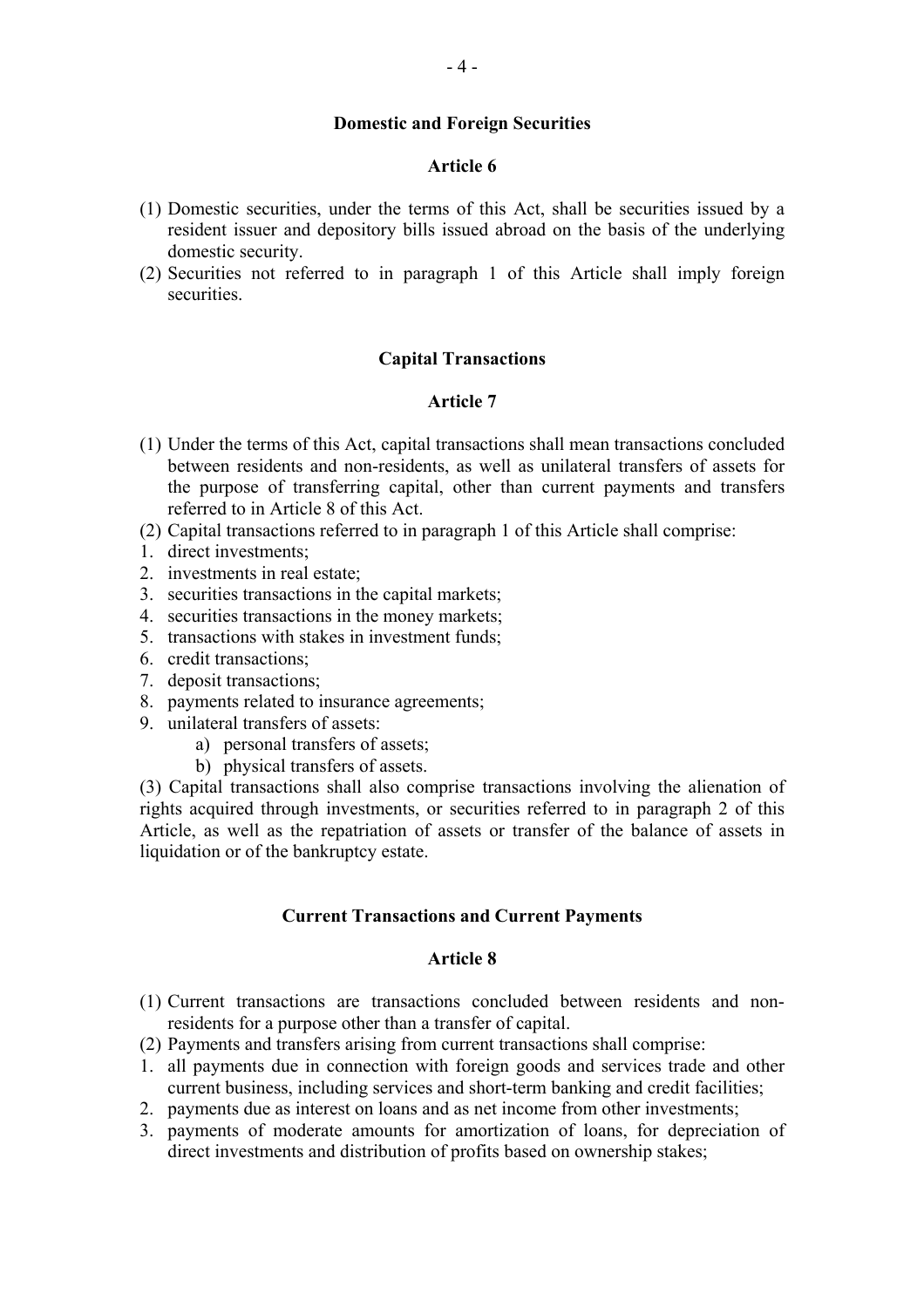4. transfers in connection with remittances from workers abroad, pensions, disability allowances, and other social benefits, taxes and dues, interstate cooperation, settlement of insurance claims, lottery gains, compensations for concessions, membership fees and fines (penalties) and moderate remittances for family living expenses.

## **Direct Investments**

- (1) Direct investments, under the terms of this Act, shall comprise all investments by residents abroad and all investments in the Republic of Croatia by non-residents, made with a purpose of establishing permanent economic relationships and gaining considerable control over the managing of a legal person.
- (2) The following situations shall be identified as those whose purpose is to establish permanent economic relationships and to gain considerable control over the managing of a legal person:
- 1. the establishment of, or an increase in the initial capital of, a company fully owned by the investor, the establishment of a branch office or acquisition of an already existing company into full ownership of an investor or investment for the purpose of performing the activities of an individual undertaking;
- 2. investment into a new or an existing company, provided the investor acquires a minimum 10% stake in the initial capital of a company, or a minimum 10% voting rights, following fulfillment of conditions referred to in paragraph 1 of this Article;
- 3. loans with a minimum maturity of five years, granted for the purpose of establishing permanent economic relationships, provided such loans can be classified as subordinate or hybrid claims.
- (3) Following the establishment of a direct ownership relationship between residents and non-residents in terms of paragraphs 1 and 2 of this Article, direct investment transactions shall also comprise:
- 1. reinvested profit or any direct investor's share in the profits of a company which is not distributed in the form of dividends or other forms of profit distribution;
- 2. debt transactions between any direct investor and a company into which direct investment has already been made. This shall comprise debt securities, commercial loans, financial loans and other debtor-creditor relations. Investments by financial institutions involving debt transactions related to current operations shall not be considered direct investments; only those transactions, which are motivated by permanent interest in ownership status shall be considered direct investments.
- (4) The following shall not be considered direct investments: investments by investment funds, brokerage firms, pension funds, insurance companies, banks and other persons granted by the Croatian Securities Exchange Commission a status of an institutional investor, in accordance with a special law, and investments in financial assets made for the purpose of issuing depository bills.
- (5) The following shall exceptionally be considered direct investments: investment by a bank into another bank or other financial institution whose main activity is the provision of financial services and investment of an insurance company into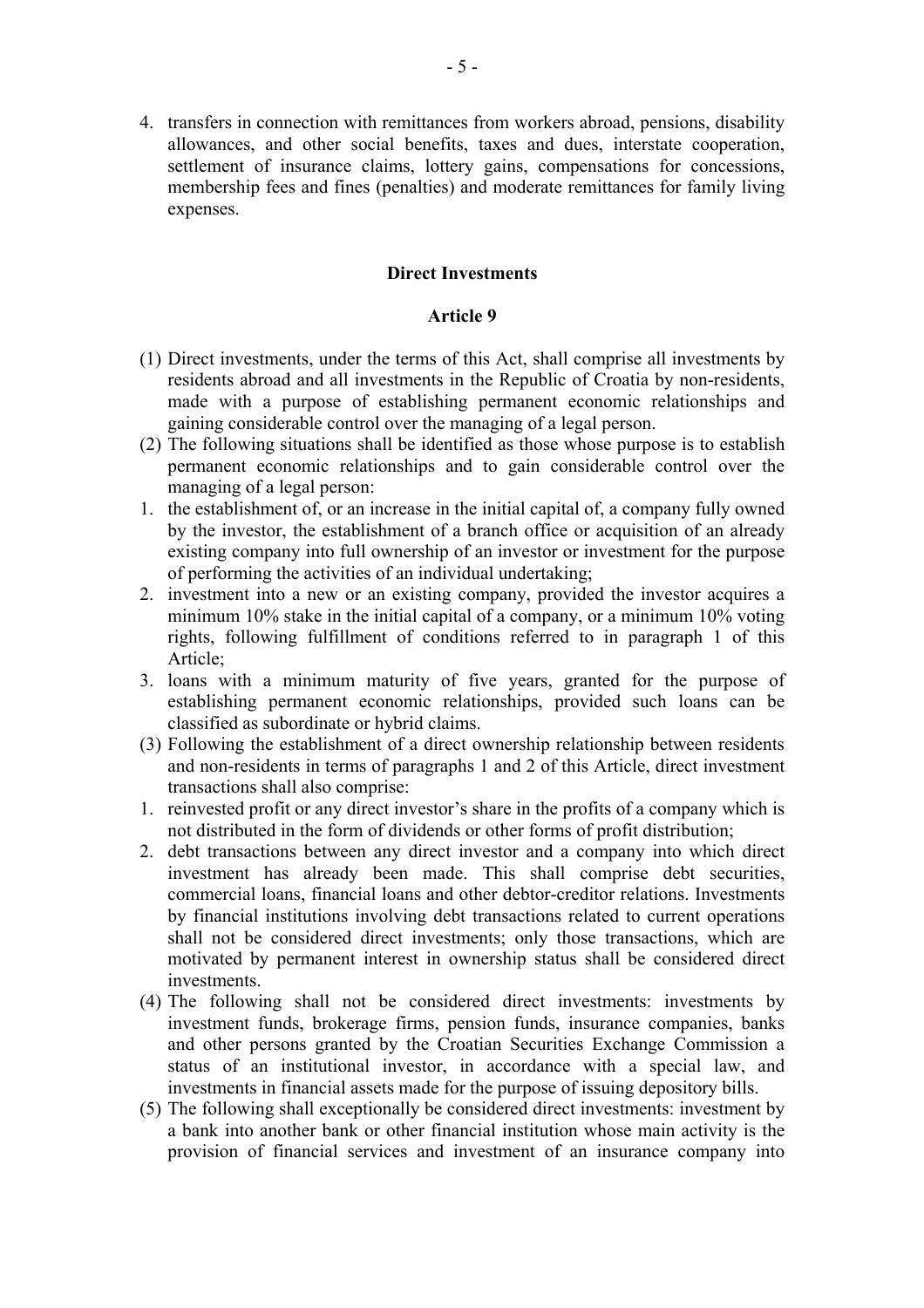another insurance company, provided such investments fulfil the conditions referred to in paragraph 2 of this Article.

#### **Securities Transactions**

## **Article 10**

- (1) Securities transactions, under the terms of this Act, shall comprise securities transactions in the capital and money markets and transactions with stakes in investment funds, which are not investment transactions in terms of Article 9 of this Act.
- (2) Securities transactions referred to in paragraph 1 of this Article shall comprise:
- 1. issuance, listing, and the sale of domestic securities abroad;
- 2. issuance, listing, and the sale of foreign securities in the Republic of Croatia;
- 3. investments by residents into securities abroad;
- 4. investments by non-residents into securities in the Republic of Croatia.
- (3) The listing of securities referred to in paragraph 2 of this Article means the beginning of trading in foreign securities in the Republic of Croatia or in domestic securities abroad in stock exchanges or regulated public markets.

## **Credit Transactions**

## **Article 11**

(1) Credit transactions, under the terms of this Act, shall comprise commercial and financial loans. Under the terms of this Act, credit transactions shall also include sureties and guarantees.

(2) Commercial loans, under the terms of this Act, shall imply deferred payments, or advance payments for goods and services. Commercial loans shall also include bank funding for deferred and advance payments and transactions involving purchases of claims (*factoring and forfaiting*), provided the underlying transaction from which the claims arise can be characterized as a commercial loan..

- (3) Financial loans, under the terms of this Act, shall imply all loans except loans referred to in Article 9, paragraph 2, item 3 and paragraph 2 of this Article. Financial loans shall not comprise sureties and guarantees.
- (4) Credit transactions referred to in Article 9, paragraph 2, item 3 of this Act and all credit transactions referred to in this Article, except deferred and advance payments up to 12 months, based on a commercial transaction, shall be concluded in a written form. Bank loan agreements shall always be concluded in a written form.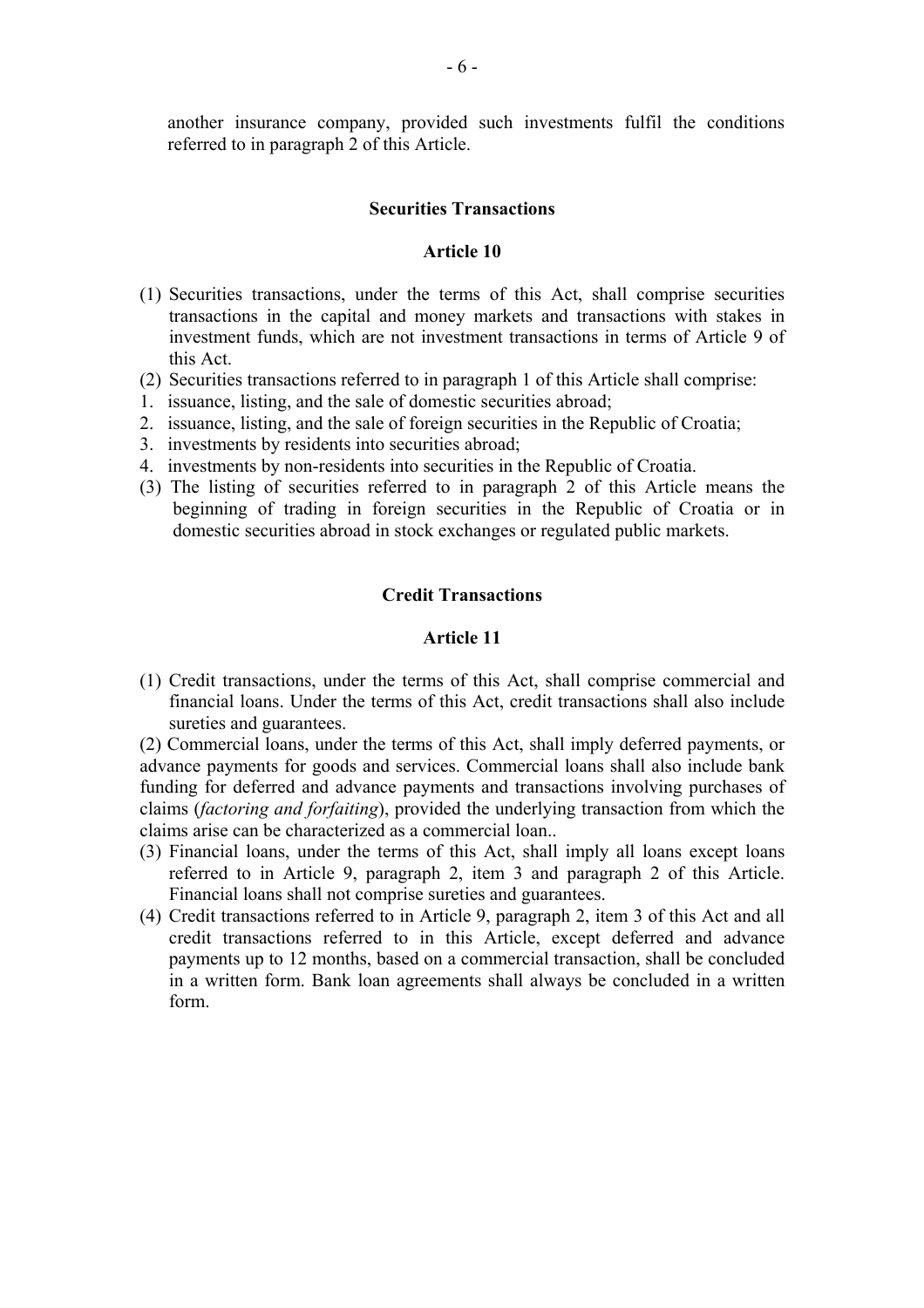#### **Deposit Transactions**

#### **Article 12**

- (1) Deposit transactions referred to in Article 7, paragraph 2, item 7 of this Act shall mean transactions based on deposit agreements concluded between non-residents and a bank and between residents and a non-resident financial institution.
- (2) Under the terms of this Act, deposit transactions shall also include current account agreements.

#### **Payments Based on Insurance Agreements**

#### **Article 13**

Payments based on insurance agreements shall include premium payments and payments of insured amounts on the basis of insurance agreements between a nonresident insurance company and a resident as a beneficiary and a resident insurance company and a non-resident as a beneficiary.

#### **Unilateral Transfers of Assets**

- (1) Unilateral transfers of assets shall mean those transfers of assets from the Republic of Croatia abroad or from abroad to the Republic of Croatia which cannot be characterized as transaction executions between residents and nonresidents and which may take the form of personal and physical transfers of assets.
- (2) Personal transfers of assets shall be transfers of assets from the Republic of Croatia and into the Republic of Croatia on the basis of gifts and grants, fixed income, inheritance, settlement of immigrants' debts in parent country, transfer of immigrants' assets abroad and income of non-resident persons employed in the Republic of Croatia.
- (3) The Croatian National Bank may, by means of a special decision, impose restrictions on transfers abroad relating to gifts and grants in accordance with the prescribed limits for physical transfers of assets.
- (4) Physical transfers, under the terms of this Act, shall mean any transfer of domestic cash, foreign cash, checks and materialized securities from and into the Republic of Croatia.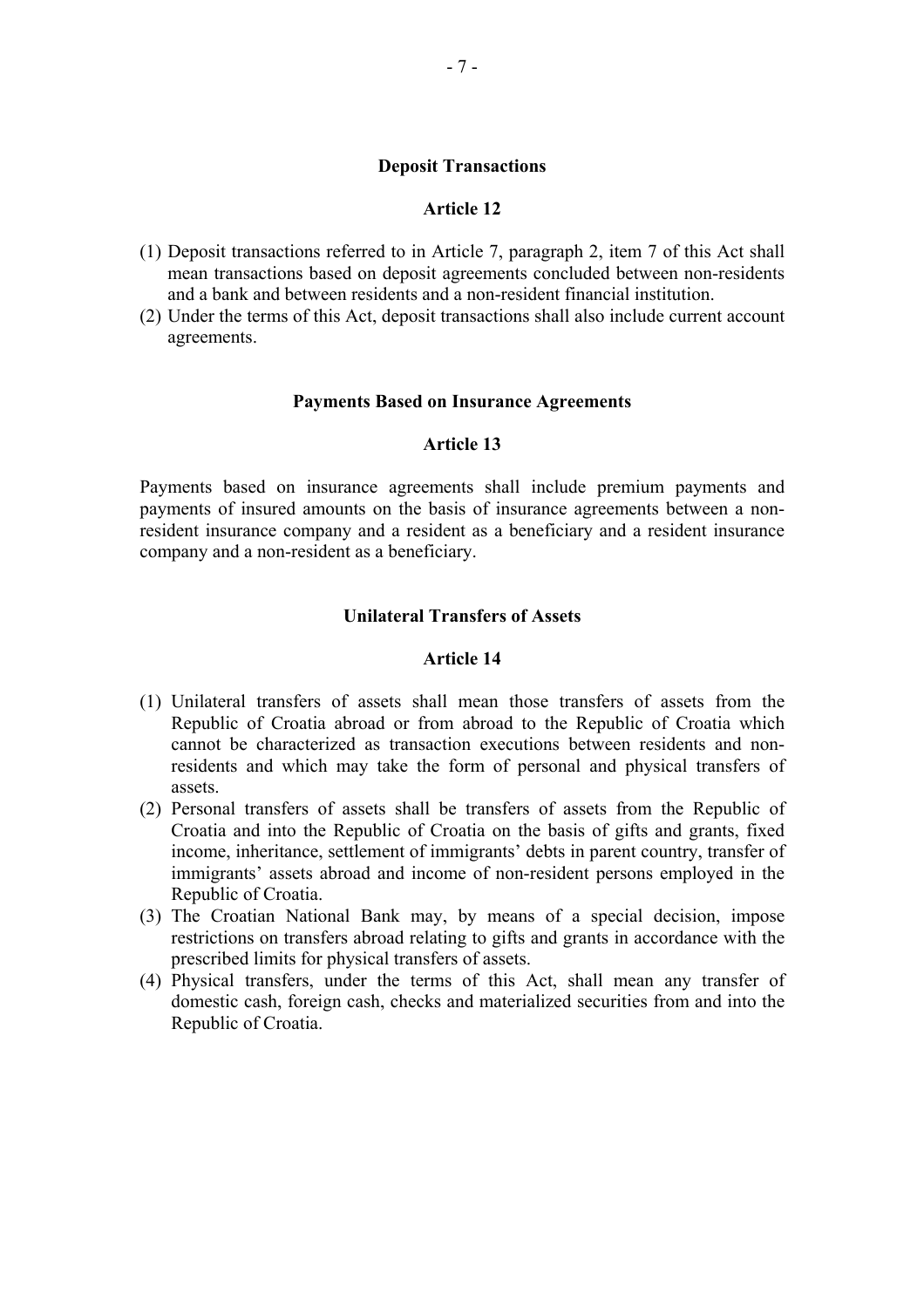## **Payments and Collections in Foreign Means of Payment**

#### **Article 15**

Payments and collections in foreign means of payment between residents and between residents and non-residents in the Republic of Croatia shall be allowed in cases prescribed by law or a decision of the Croatian National Bank.

## **Foreign Exchange Accounts and Foreign Exchange Savings Deposits Accounts of Residents**

#### **Article 16**

- (1) Residents may keep foreign exchange in foreign exchange accounts or in foreign exchange savings deposits accounts in banks in the Republic of Croatia. The Croatian National bank shall stipulate the conditions for and the manner of opening and maintaining foreign exchange accounts and foreign exchange savings deposits accounts.
- (2) Any bank opening a foreign exchange account and taking a foreign exchange savings deposit shall be obliged to establish the identity of the relevant resident.
- (3) Banks shall be obliged to keep data on foreign exchange account holders and holders of foreign exchange savings deposits accounts referred to in paragraph 1 of this Article, for five years following the closing of the account.
- (4) The amount of interest and the way it is calculated and paid and the currency in which the interest and the principal are to be paid shall be laid down in an agreement concluded between the bank and the resident.

#### **Loans in Foreign Means of Payment Between Residents**

#### **Article 17**

- (1) Loans in foreign means of payment may be granted to residents by banks. The loans thus granted may be repaid in foreign currency.
- (2) Other residents shall not grant each other loans in foreign means of payment.

#### **Transactions with Derivative Financial Instruments**

- (1) The provisions of this Act relating to transactions that serve as a basis for transactions with derivative financial instruments shall apply to transactions with derivative financial instruments.
- (2) The Croatian National Bank may prescribe the conditions for the carrying out of transactions with derivative financial instruments abroad.
- (3) The provision of paragraph 2 of this Article shall not apply to banks, brokers, investment funds, insurance companies, pension funds and other financial institutions whose business operations are governed by special laws.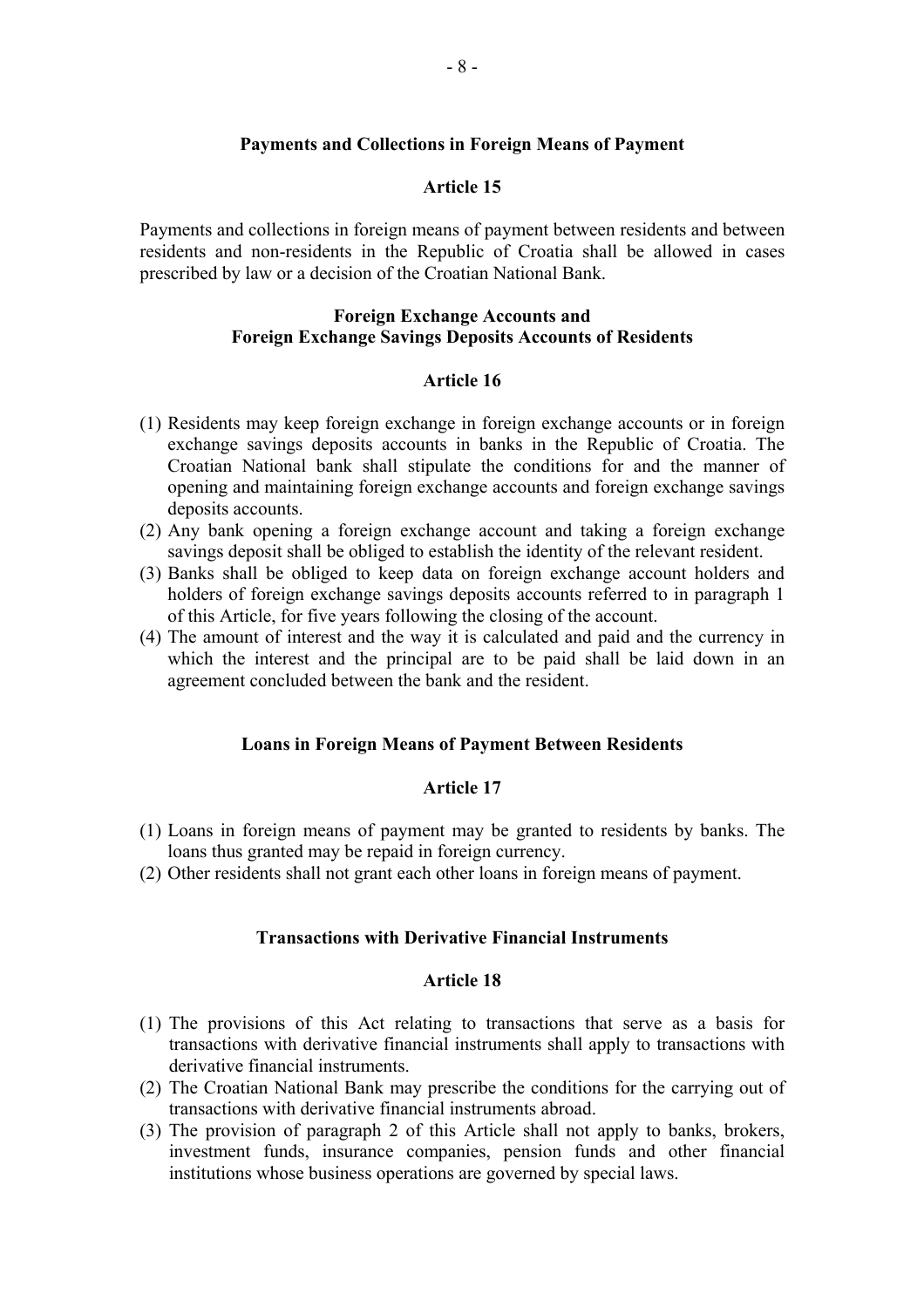## **CHAPTER II**

## **Capital Transactions**

## **II.1 Direct Investments**

#### **Direct Investments by Non-Residents and Residents**

## **Article 19**

- (1) Direct investments by non-residents in the Republic of Croatia shall be unrestricted, unless otherwise provided by special laws.
- (2) Direct investment abroad by residents shall be unrestricted.

## **Protection of Direct Investments**

### **Article 20**

- (1) Transfer abroad of profits made by any non-resident through direct investment shall be unrestricted, provided that all profit tax relating to the amount to be transferred abroad has been paid in the Republic of Croatia.
- (2) Transfer abroad of the balance of assets in liquidation or of the bankruptcy estate shall be unrestricted, provided that all tax and other legally prescribed obligations relating to such business have been met in the Republic of Croatia.

## **II.2 Investment in Real Estate**

## **Article 21**

Any resident shall be allowed to transfer funds abroad for the purpose of acquiring ownership of real estate abroad provided all legally prescribed obligations have been settled.

## **II.3 Securities Transactions in the Capital Markets**

#### **Investments by Residents in Securities Abroad**

- (1) Resident legal persons may subscribe, pay in, purchase and sell securities abroad through an authorized company or through participants in stock exchanges and regulated public markets abroad.
- (2) Resident natural persons and individual undertakings may subscribe, pay in, purchase and sell securities abroad only through an authorized company.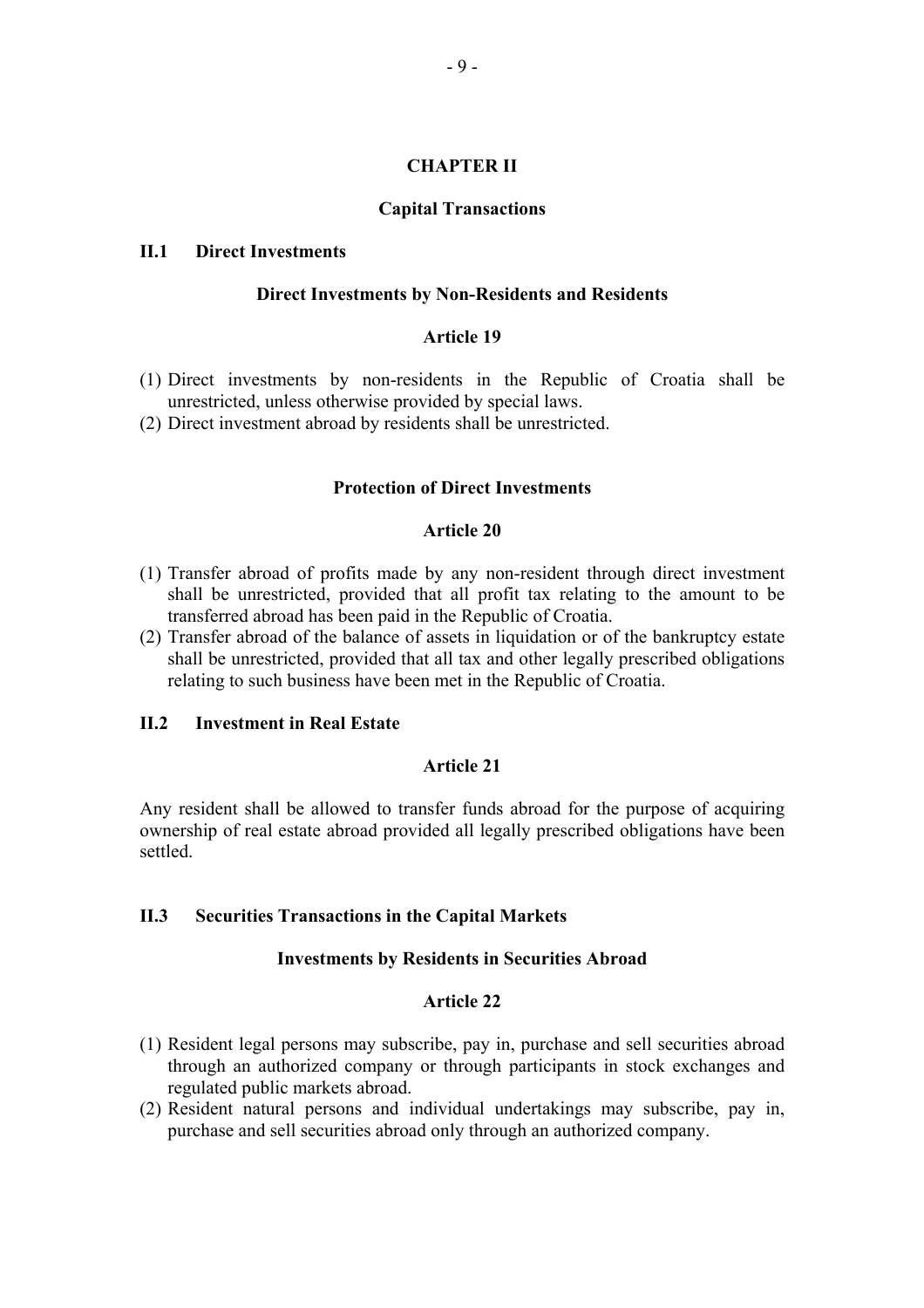- (3) Residents not referred to in paragraph 5 of this Article may purchase abroad securities issued by the OECD member countries and international financial institutions and domestic securities. For other securities that residents referred to in this paragraph may purchase, the Croatian National Bank may stipulate the rating, the country of issue and the stock exchange and regulated public market in which they quote.
- (4) The Croatian National Bank shall prescribe the manner in which and the conditions under which transactions referred to in paragraphs 1, 2 and 3 of this Article shall be conducted.
- (5) Banks, investment funds, insurance companies, pension funds and other financial institutions whose business is governed by special laws may purchase securities abroad in accordance with such laws.

## **Issuance, Listing, and Sale of Foreign Securities in the Republic of Croatia**

## **Article 23**

- (1) The issuance, the listing and the sale of foreign securities in the capital markets in the Republic of Croatia shall be allowed, provided such transactions are in line with regulations governing securities transactions in the Republic of Croatia.
- (2) The Minister of Finance may prescribe the conditions for the issuance, the listing and the sale of foreign securities in the capital markets in the Republic of Croatia.

### **Investment in Securities in the Republic of Croatia by Non-Residents**

- (1) Non-residents may subscribe, pay in, purchase or sell securities in the Republic of Croatia in accordance with regulations governing securities transactions in the Republic of Croatia.
- (2) The Croatian National Bank may, by a special decision, prescribe that nonresident custody and cash accounts for payments and collections concerning the sale of securities in the Republic of Croatia be opened in and managed by banks.
- (3) The decision referred to in paragraph 2 of this Article may render the right to acquiring securities for any non-resident subject to an agreement on maintaining a custody account which obliges any non-resident not to alienate or pledge the acquired securities with residents, within a period of one year from the registration of title, and to accept that the custodian bank may have a ban on their right of disposal entered into the register of shareholders, register of security owners or any other register kept by the issuer of securities or by the Central Depository Agency, whereby non-residents rights to dividend or interest payments shall not be challenged.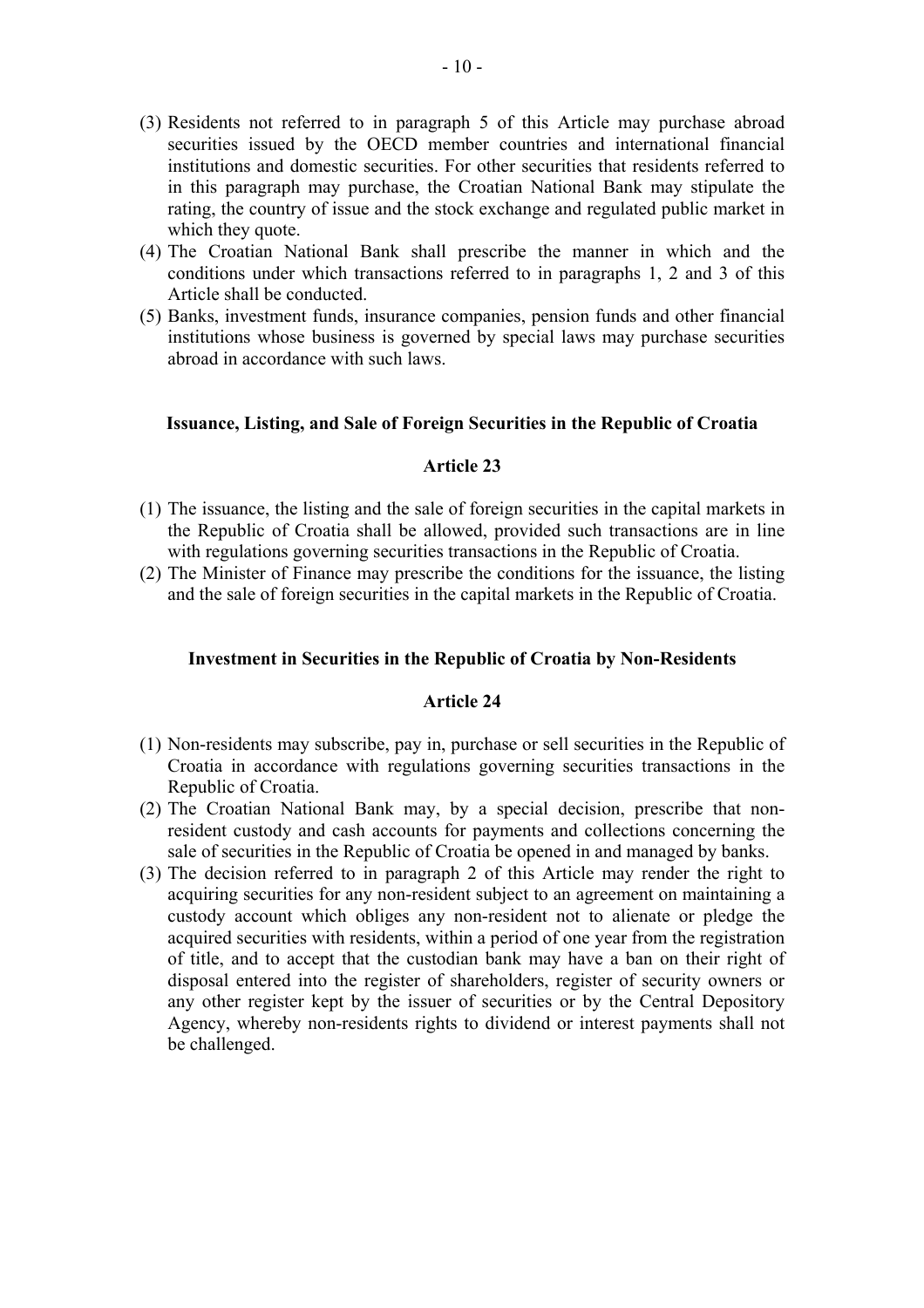## **II.4 Transactions with Securities on the Money Market**

## **Article 25**

- (1) The Croatian National Bank may prescribe the lowest permissible rating for any foreign issuer of short-dated securities, whose securities are acquired by residents in the money market abroad. Residents shall be able to purchase domestic securities abroad without any restrictions.
- (2) Banks, investment funds, insurance companies, pension funds and other financial institutions whose business operations are governed by special laws may purchase securities abroad in accordance with such laws.
- (3) The Croatian National Bank may prescribe the lowest permissible rating for any foreign issuer of short-dated securities in the Republic of Croatia.
- (4) Non-residents shall not be allowed to purchase the Croatian National Bank bills and the Treasury bills of the Ministry of Finance of the Republic of Croatia. As regards other short-dated securities, the Croatian National Bank may impose restrictions regarding their acquisition and their alienation prior to maturity.

## **Verification of Conditions for the Issuance and Listing of Foreign Securities in the Republic of Croatia**

## **Article 26**

- (1) During its prospectus approval procedure, the Croatian Securities Exchange Commission shall verify the fulfillment, on the part of the foreign issuer, of the conditions for the issuance of foreign securities in the Republic of Croatia, pursuant to this Act and by-laws of the Croatian National Bank and the Ministry of Finance.
- (2) Stock exchanges and regulated public markets, when listing foreign securities in stock exchange and regulated public markets quotations, shall verify if the securities by foreign issuers meet the conditions laid down in this Act and bylaws of the Croatian National Bank.

#### **II.5 Transactions with Stakes in Investment Funds**

- (1) The provisions of this Act governing securities transactions in the capital markets shall appropriately apply to transactions with stakes in investment funds, unless otherwise provided by a law governing business operations of investment funds.
- (2) The Croatian National Bank may prohibit investment fund management companies and authorized companies from selling to non-residents stakes and shares in those investment funds that may hold, on the basis of their statutes, over 50% of the Croatian National Bank bills and/or Treasury bills in their portfolios.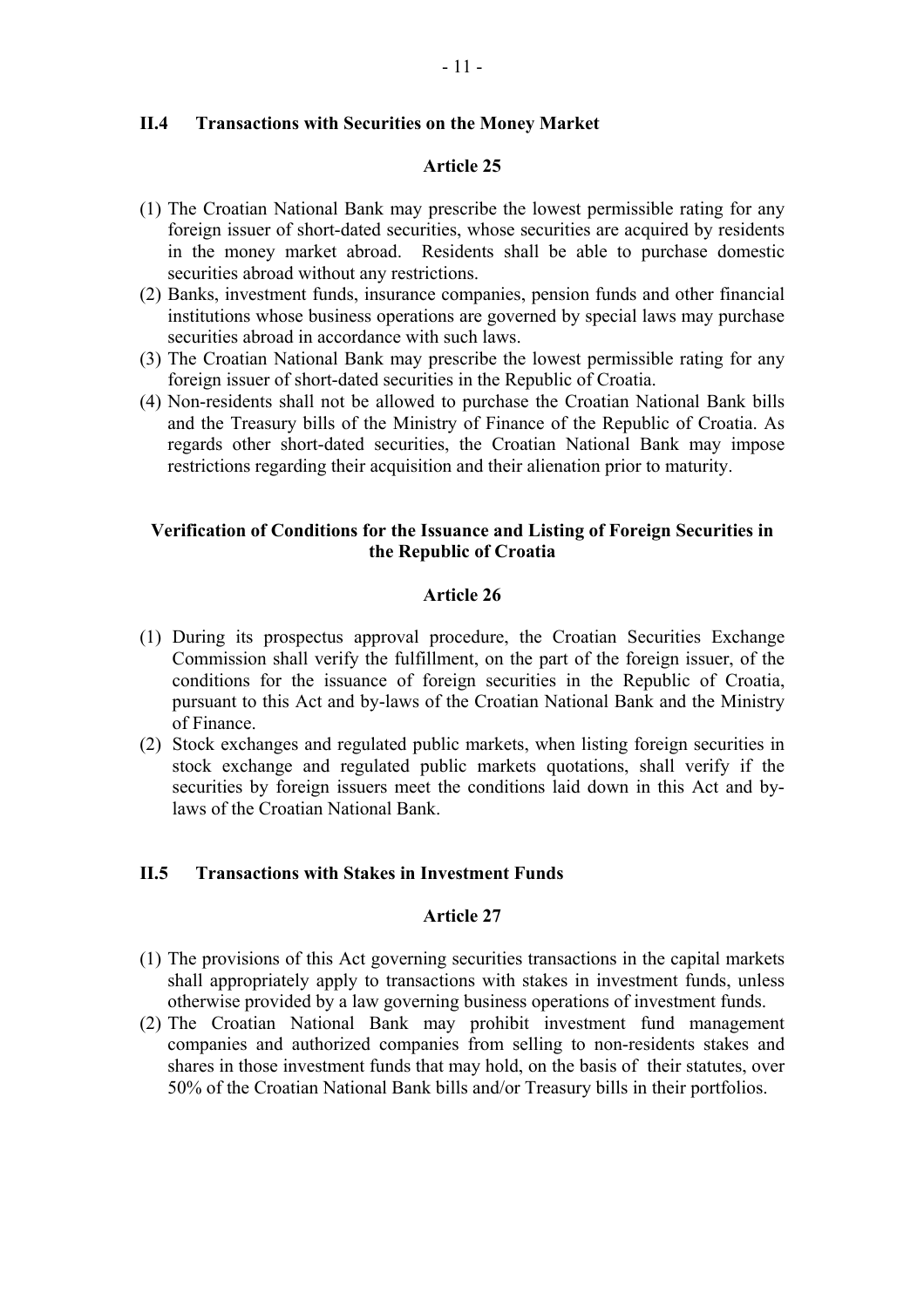## **II.6 Credit Transactions**

#### **Article 28**

- (1) Banks may conduct credit transactions with non-residents in their own name and for their own account, in their own name and for the client's account and in the client's name and for the client's account.
- (2) Resident legal persons or individual undertakings, pursuant to this Act, may conduct credit transactions with non-residents in their own name and for their own account and in their own name and for the client's account.
- (3) Other residents may conduct credit transactions with non-residents in their own name and for their own account.
- (4) Residents shall transfer funds from financial loans granted abroad to an account with a bank headquartered in the Republic of Croatia or an account abroad, pursuant to Article 29 of this Act. Exceptionally, residents may use banks abroad for financial loans from abroad, provided the loan agreement stipulated payment for goods and services directly to the supplier or provider of service or provided the financial loan is used to repay another loan previously granted abroad (refinancing).
- (5) When granting loans and issuing guarantees and sureties on behalf of nonresidents, residents shall provide those instruments of collateral which are required to ensure a security of the credit transaction, guarantee and surety offered.
- (6) Granting financial loans with maturity of less than one year to non-residents shall be prohibited.

This prohibition shall not apply to banks, to residents when granting financial loans to non-residents related to direct equity investment, and to residents when granting financial loans to non-residents with whom they are related (spouses, parents, children, brothers, sisters).

## **II.7 Deposit Transactions**

#### **Deposit Transactions of Residents**

#### **Article 29**

The Croatian National Bank shall prescribe the conditions under which residents, except banks, may open and keep accounts abroad.

## **Deposit Transactions of Non-Residents**

- (1) Non-residents may open foreign exchange and kuna accounts in banks.
- (2) Any bank opening an account shall establish the identity of the non-resident.
- (3) Data on account owners referred to in paragraph 1 of this Article shall be kept by the bank for five years following the closing of the account.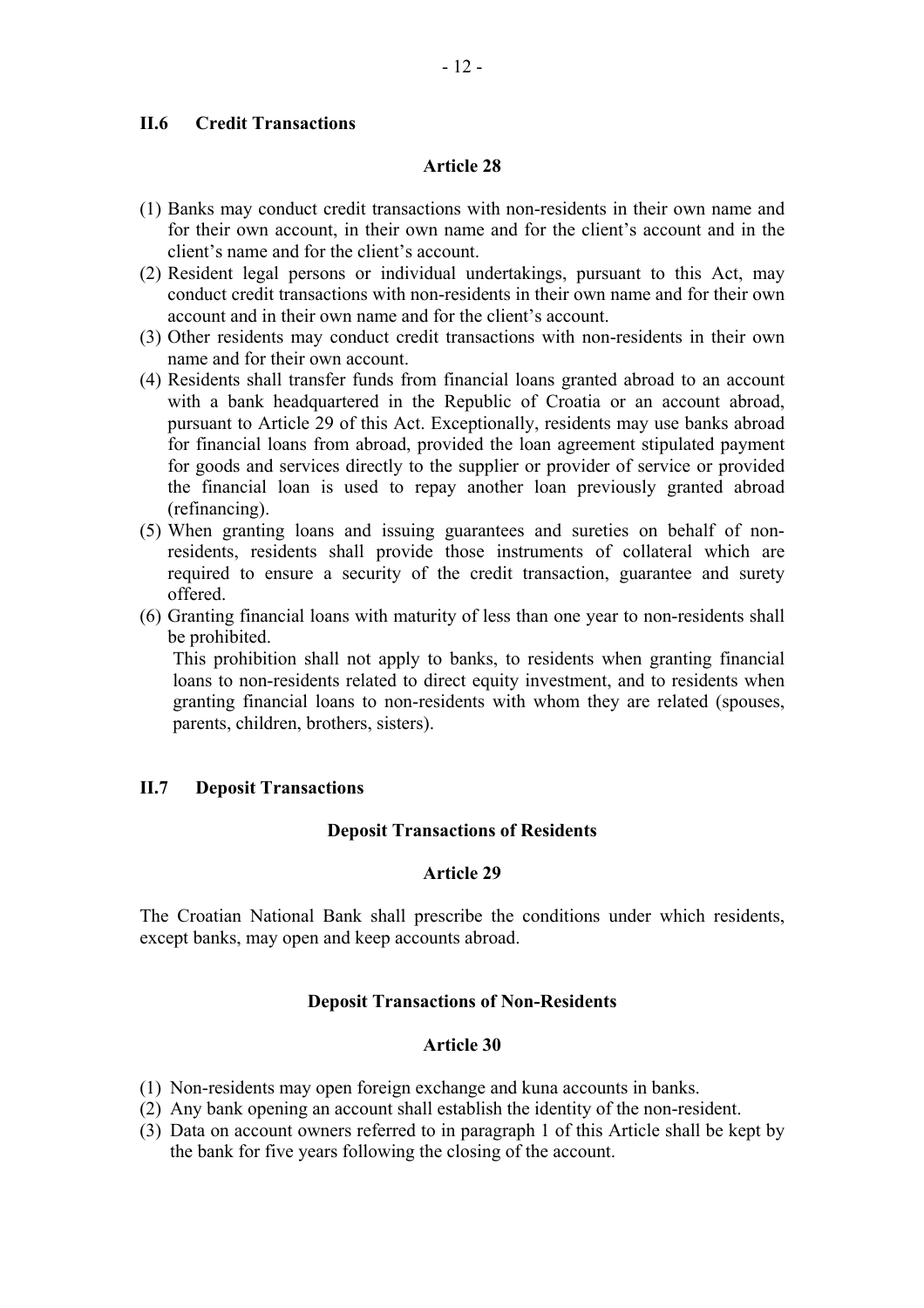- (4) The Croatian National Bank shall prescribe the conditions and the manner governing the opening and managing of the accounts.
- (5) The Croatian National Bank may prescribe a monthly limit for kuna and foreign cash withdrawals from and deposits to accounts of non-residents who are not natural persons and may lay down the conditions for issuing approvals for amounts exceeding the prescribed limits.

## **II.8 Payments Based on Insurance Agreements**

## **Article 31**

Payments based on insurance agreements shall be unrestricted, provided the agreement is concluded in accordance with the regulations governing insurance.

## **CHAPTER III**

#### **Payments, Collections and Transfers**

## **III.1 General Provisions**

#### **External Payments**

### **Article 32**

- (1) External payments shall be executed by banks authorized by the Croatian National Bank and the Croatian Bank for Reconstruction and Development.
- (2) Residents shall make their external payments through banks.
- (3) External payments for the Republic of Croatia may also be executed by the Croatian National Bank.
- (4) The Croatian National Bank shall prescribe the conditions for and the manner of executing external payments.
- (5) All payments and transfers referred to in Article 8 of this Act shall be unrestricted, except where safety measures implemented pursuant to Article 47 of this Act are imposed.

### **Time Limits for the Execution of External Payment Orders**

- (1) The bank shall execute a valid external payment order, provided there are sufficient funds in the account of the issuer of the order, on the value date abroad not later than three working days from the date of the receipt of the order, unless the issuer of the order has asked that the payment order be executed at a later value date abroad.
- (2) The bank shall inform its client, the beneficiary of the payment, not later than on the next working day following the receipt of notice on the inflow of funds in an account abroad or in another bank in the country, about the inflow of funds from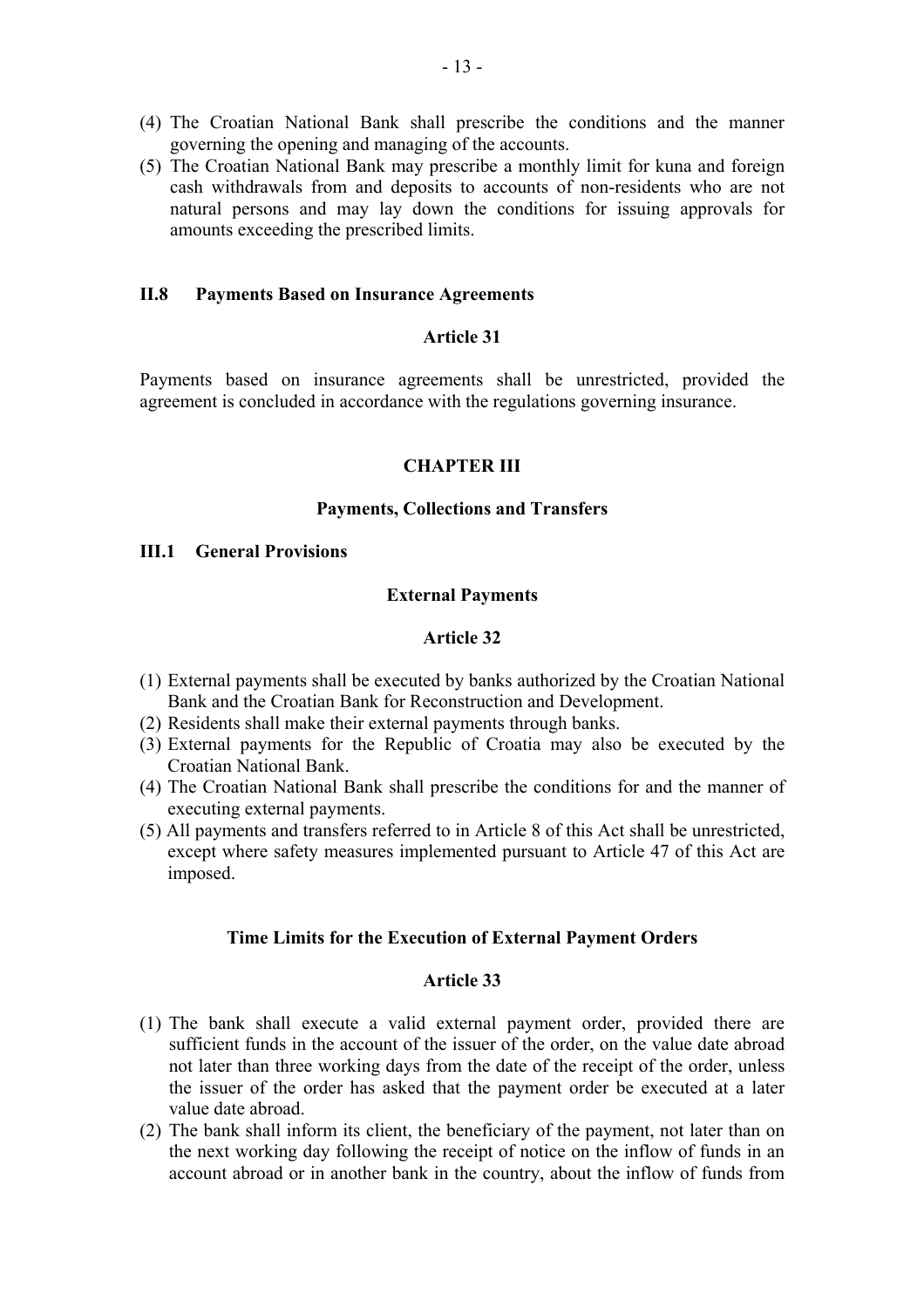abroad, or transfer such funds to another bank in the country in which the payment beneficiary holds an account.

(3) The bank shall, not later than on the next working day following the receipt of a valid order from the payment beneficiary, allocate funds in accordance with the order.

## **Payments and Collections in Transactions with Non-Residents in Domestic Cash, Foreign Cash and Checks**

## **Article 34**

- (1) Residents referred to in Article 2, paragraph 1, items 1, 2 and 3 of this Act may execute or receive payments arising from transactions with non-residents in domestic cash, foreign cash and checks under the conditions and in the manner prescribed by the Croatian National Bank.
- (2) Residents shall deposit foreign cash and checks paid pursuant to paragraph 1 of this Article, in a bank account or, if so agreed with a bank, sell them to the bank within the time limits laid down by the Croatian National Bank

## **III.2 Payments and Transfers Based on Capital Transactions**

## **Article 35**

- (1) Payments and transfers based on capital transactions shall be unrestricted, provided the transaction is concluded and notified in accordance with this Act and provided all tax obligations arising from any such transaction in the Republic of Croatia have been met. By way of exception, Article 20, paragraph 1 of this Act shall apply to transfers abroad of profits made by non-residents through direct investments.
- (2) A bank shall not execute any external payment orders related to a transfer abroad of profits from direct investments and to a transfer of the balance of assets in liquidation or of the bankruptcy estate if such payment would be contrary to paragraph 1 of this Article.

## **III.3 Unilateral Transfers of Assets – Physical Transfers of Assets**

## **Taking In and Out of the Country Foreign Cash, Domestic Cash and Checks**

- (1) Foreign cash and checks denominated in foreign currency may be taken into the Republic of Croatia without restrictions, subject to customs declaration pursuant to Article 40 of this Act.
- (2) The Croatian National Bank shall prescribe the limits for unrestricted:
- 1. taking foreign cash out of the country;
- 2. taking domestic cash in and out of the country;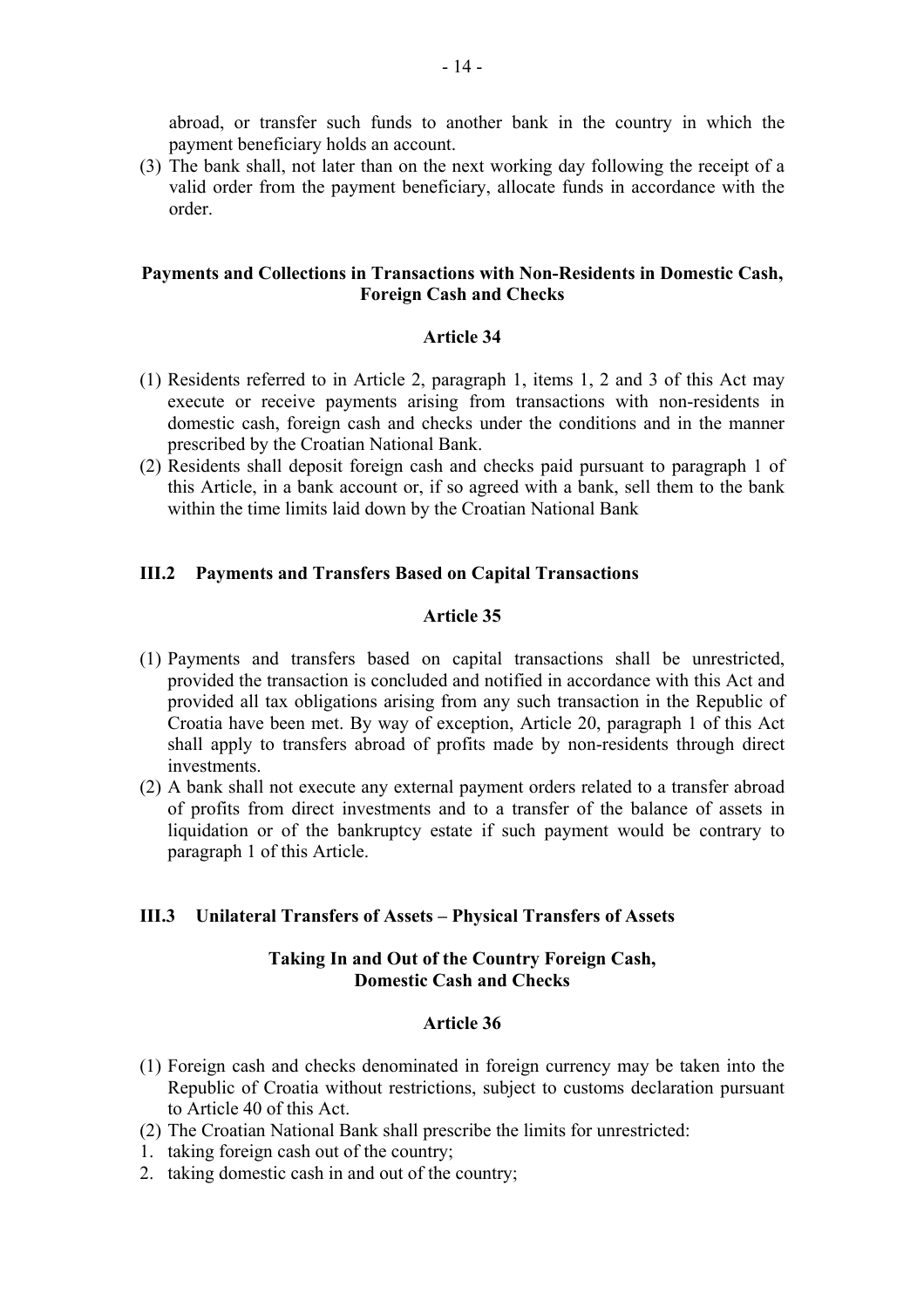- 3. taking checks in and out of the country, and shall lay down the conditions for issuing approvals for taking in and out of the country amounts in excess of the prescribed limits.
- (3) Banks shall be free, for the purpose of carrying out their business operations, to take out of the country foreign cash and checks denominated in foreign currency, in excess of the limits laid down in a decision by the Croatian National Bank pursuant to paragraph 2 of this Article.

## **Procedure Governing Declared Amounts in Domestic and Foreign Cash and Checks in Excess of Permitted Limits**

## **Article 37**

- (1) Any passenger declaring an amount in domestic and foreign cash and checks in excess of permitted limits, shall be instructed by the customs officer to deposit any such excess amount in a bank, or if possible, in the customs office.
- (2) In the event that the passenger referred to in paragraph 1 of this Article refuses to act in accordance with the authorized customs officer's instruction, it shall be deemed that it is his/her intention to take out of the country, contrary to this Act, domestic and foreign cash, or checks.
- (3) Domestic and foreign cash and checks referred to in paragraph 1 of this Article, deposited in a customs office, shall be returned to the passenger on his/her return journey or following his/her return to the Republic of Croatia, and the passenger shall be required to pay handling charges amounting to 1% of the amount deposited. In no case shall the handling charges exceed 350.00 kuna or be less than 35.00 kuna, payable in kuna.
- (4) Should the passenger, or his/her proxy, fail to claim the domestic or foreign cash deposited pursuant to paragraph 1 of this Article, within 90 days from the date such a deposit was made, the passenger, or his/her proxy, will be deemed to have waived their right to the deposit in favor of the Government Budget of the Republic of Croatia, with a note to this effect being included in the deposit receipt issued by the customs office.

## **Sending and Transferring Materialized Securities To or From Foreign Countries**

- (1) Resident-owned materialized securities may be sent and transferred to or from foreign countries by an authorized company or a custodian bank for the purpose of:
- 1. exercising rights derived from such securities;
- 2. transferring rights derived from such securities to non-residents;
- 3. safe-keeping of foreign securities or securities issued abroad by residents, provided such securities shall be entrusted to a person authorized abroad to conduct such transactions.
- (2) The provision of paragraph 1 of this Article shall not apply to temporary transfers of securities to or from foreign countries for the purpose of exercising rights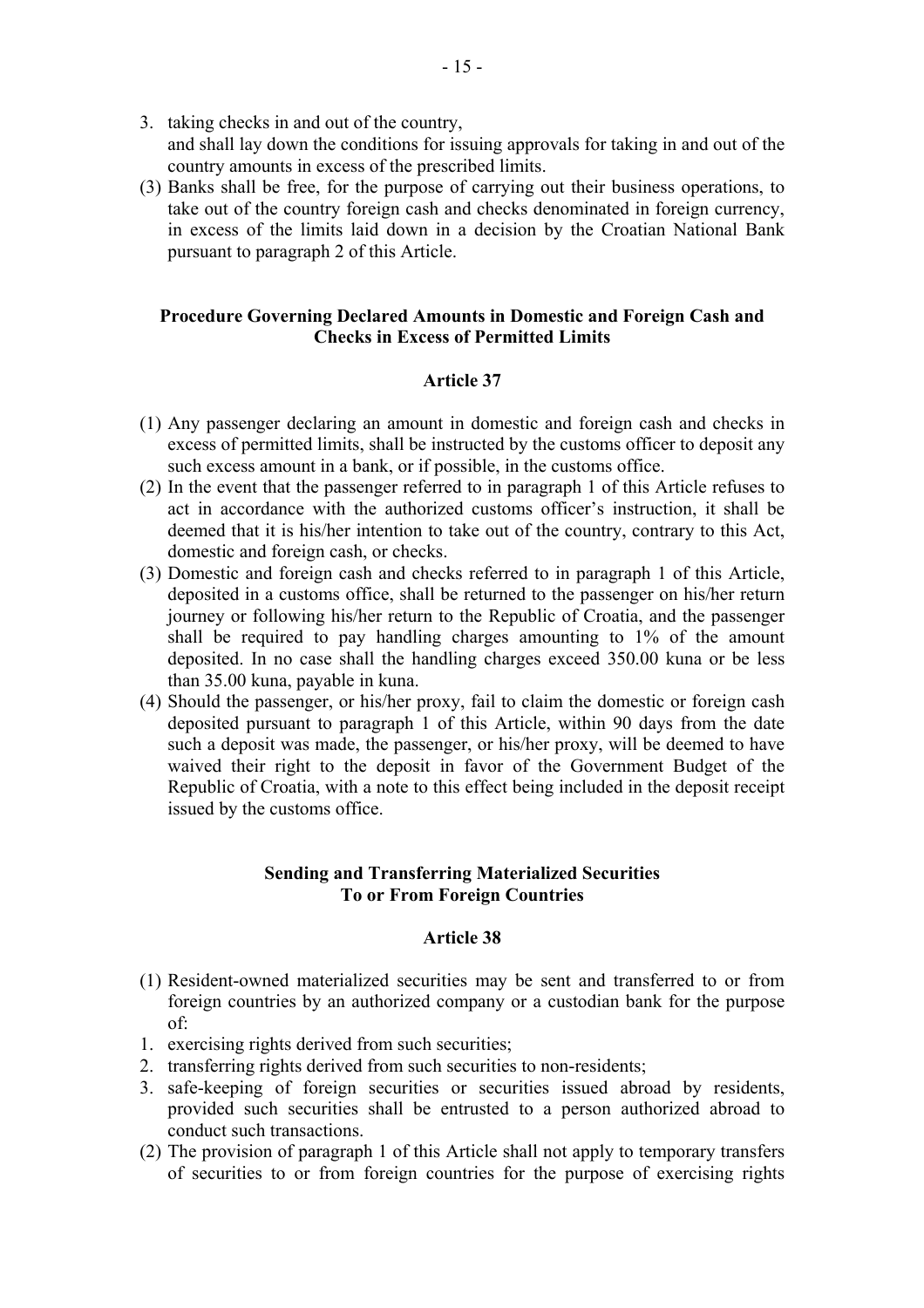derived from the securities, which is subject to prior notification to the Croatian National Bank.

#### **Special Provision**

#### **Article 39**

Article 22, paragraphs 2 and 3, Article 25, paragraph 1, Article 27, Article 28, paragraphs 4 and 6, Article 29, Article 36, paragraph 2, item 1 and Article 38, paragraph 1 of this Act, governing the transfer of residents' capital abroad, shall not apply to residents staying abroad on the basis of a valid work permit, for a period of not less than 183 days and residents referred to in Article 2, paragraph 1, item 5.

#### **Prevention of Money Laundering**

#### **Article 40**

- (1) Residents and non-residents shall be obliged, when crossing the state border, to declare to the customs officer any amount of domestic or foreign cash and checks that is being taken into or out of the country that is governed by the act regulating the prevention of money laundering.
- (2) The obligation referred to in paragraph 1 of this Article shall also apply to any representative, responsible person or proxy, taking into or out of the country domestic or foreign cash and checks on behalf of any legal person.

## **Fictitious Agreements**

#### **Article 41**

No resident shall settle false claims or issue orders for payments to non-residents on the basis of fictitious agreements or invoices, or conclude agreements not based on actual prices.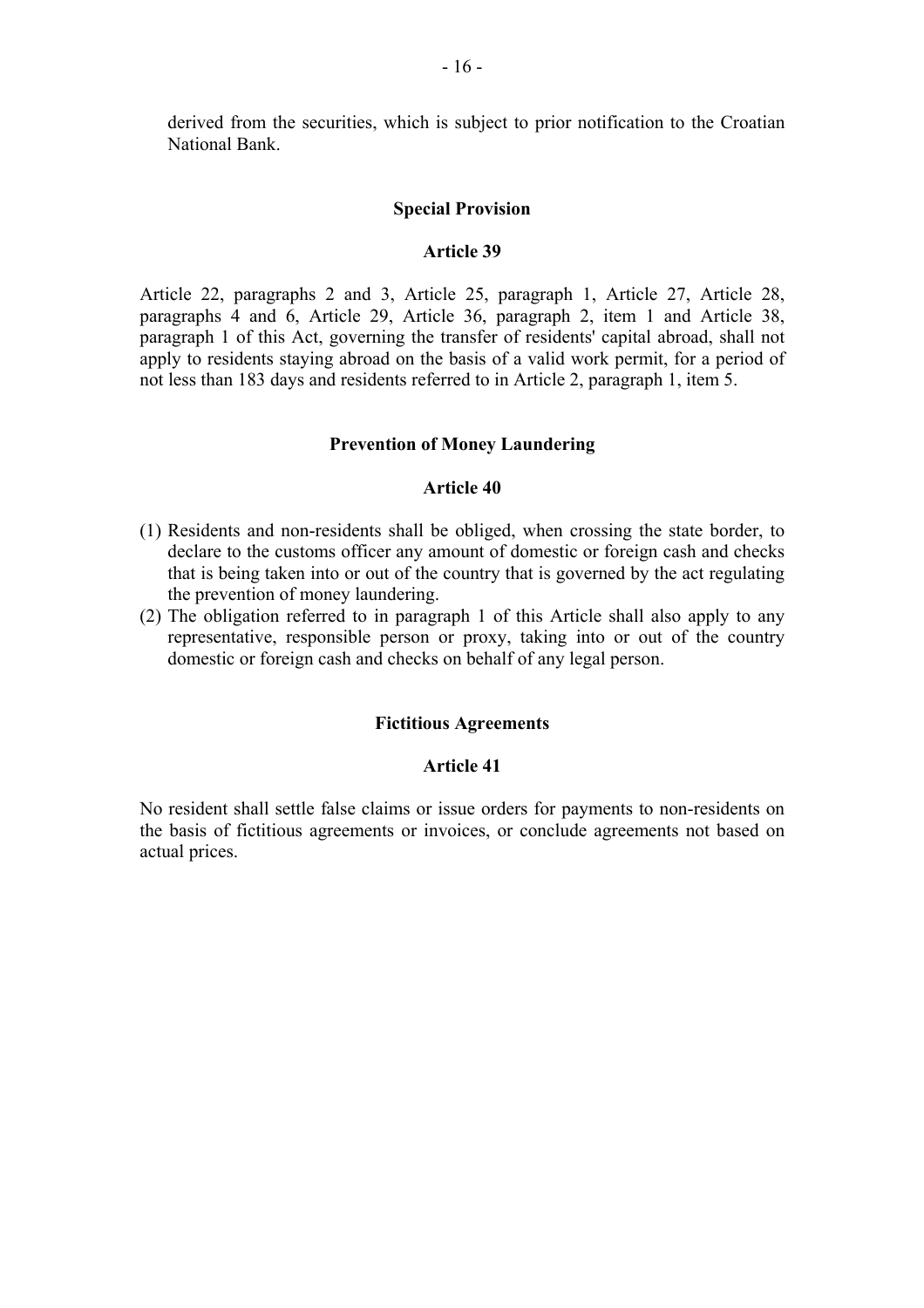#### **CHAPTER IV**

#### **Foreign Exchange Market and the Exchange Rate**

### **Foreign Exchange Market**

#### **Article 42**

- (1) Foreign exchange market, under the terms of this Act, shall comprise all foreign exchange purchase and sale transactions.
- (2) Banks shall conclude foreign exchange purchase and sale transactions in their own name and for their own account and in their own name and for the client's account, and other persons in their own name and for their own account.
- (3) Residents and non-residents shall conduct their foreign exchange purchase and sale transactions in banks. The Ministry of Finance may also conduct its foreign exchange purchase and sale transactions in the Croatian National Bank.
- (4) Residents referred to in Article 2, paragraph 1, items 4 and 5 of this Act and natural non-resident persons may also conduct their foreign exchange purchase and sale transactions through authorized exchange offices.
- (5) Unless listed in paragraph 4 of this Article, residents and non-residents shall not be allowed to conduct their foreign exchange purchase and sales transactions through authorized exchange offices.

## **Purchase and Sale of Foreign Exchange Through Spot and Forward Transactions**

#### **Article 43**

- (1) Participants in the foreign exchange market may purchase and sell foreign exchange through spot and forward transactions.
- (2) Forward foreign exchange purchase and sale transactions, under the terms of this Act, shall mean any purchase or sale transaction with a maturity of not less than two working days from the date of agreement.

#### **Exchange Rate Determination**

## **Article 44**

The exchange rate of foreign currencies against the kuna shall be freely determined on the foreign exchange market, on the basis of supply and demand.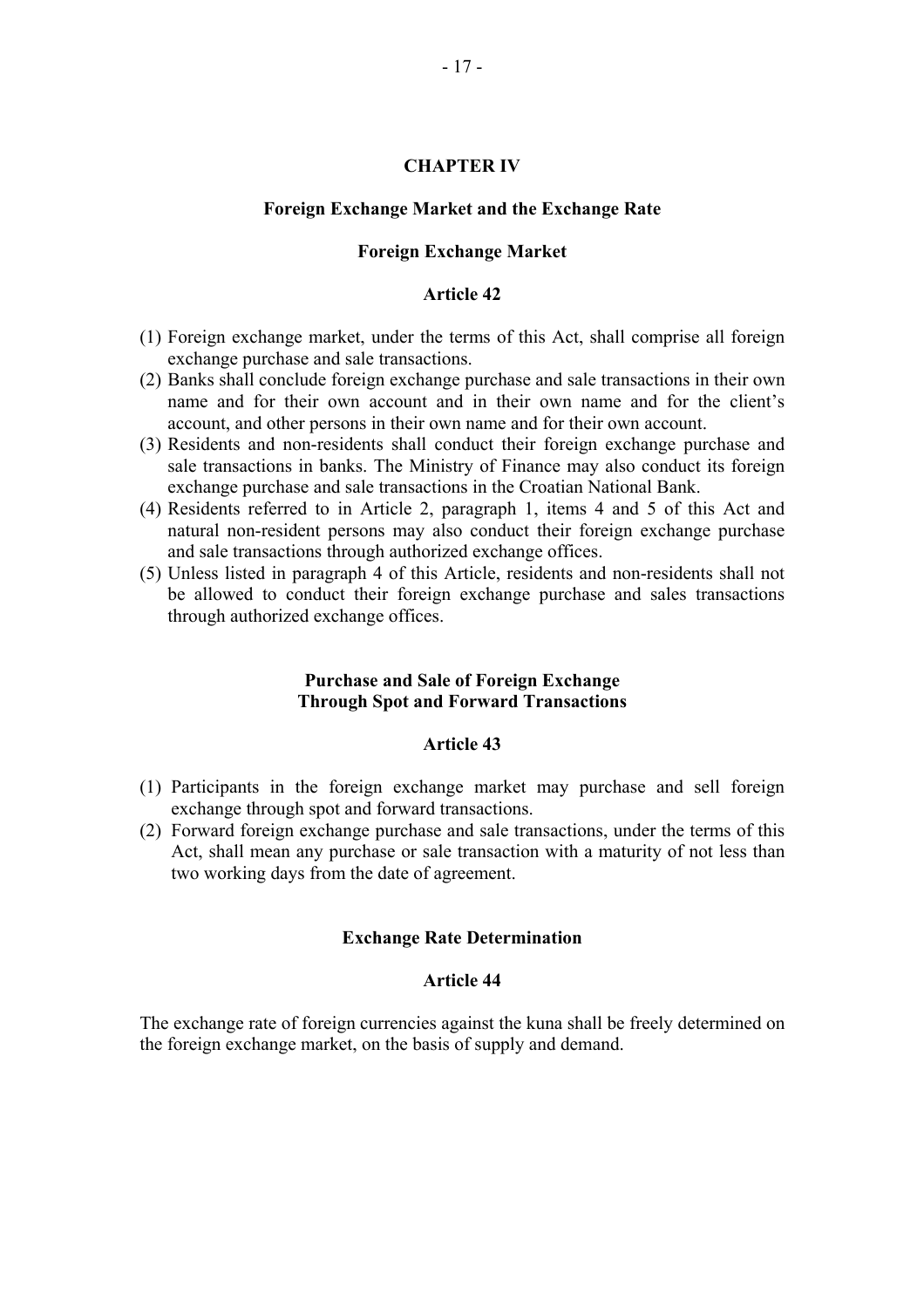## **Publication and Application of the Mean Exchange Rate of the Croatian National Bank**

#### **Article 45**

- (1) The Croatian National Bank shall determine every working day the value of the kuna against other currencies on the basis of foreign exchange purchase and sale transactions and the exchange rates of foreign currencies in the foreign exchange market. The exchange rate thus determined shall be made public by the Croatian National Bank.
- (2) The Croatian National Bank shall prescribe the manner and the time limits in which the banks and the authorized exchange offices shall submit data on foreign exchange purchase and sale transactions in the foreign exchange market.
- (3) The mean exchange rate of the Croatian National Bank for foreign means of payment shall be used in statements of foreign assets and liabilities and for statistical purposes.
- (4) When charging import and export levies, foreign exchange shall be converted into kuna using the mean exchange rate of the Croatian National Bank applicable on a working day before the last working day in a week preceding the week in which the amount of import and export levies is determined, unless otherwise stipulated by the Minister of Finance.

### **Authorized Exchange Offices**

#### **Article 46**

- (1) Exchange transactions shall mean the purchase and sale of foreign cash and purchase of checks denominated and payable in foreign currency.
- (2) Exchange transactions may be conducted by any resident with a status of a legal person and any individual undertaking using in their work protected computer programs for exchange transactions, that have an agreement with a bank and are authorized to conduct exchange transactions (authorized exchange offices).
- (3) The Croatian National Bank shall prescribe the conditions for exchange transactions and the manner in which they are to be conducted.

#### **CHAPTER V**

#### **Safety Provisions**

## **Preconditions for Taking Safety Measures**

## **Article 47**

(1) Where capital movements cause or threaten to cause serious difficulties in the implementation of monetary or foreign exchange policies, the Croatian National Bank may issue a special decision prescribing safety measures.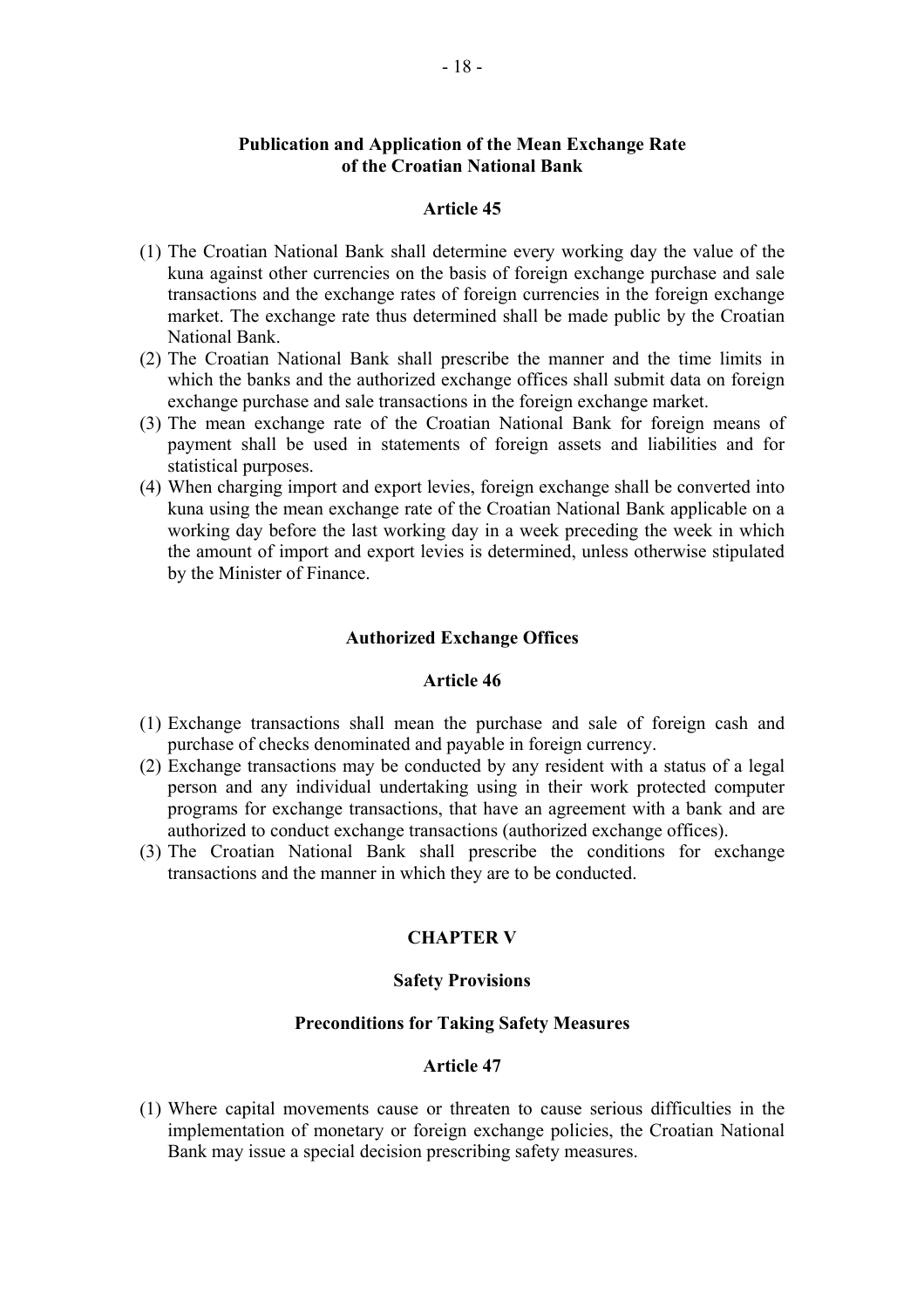- (2) The safety measures may be implemented by the Croatian National Bank or the Government of the Republic of Croatia, provided they are necessary for the execution of sanctions imposed by the United Nations or other international organizations of which the Republic of Croatia is a member.
- (3) Safety measures referred to in paragraph 1 of this Article may be prescribed for a maximum period of six months.
- (4) By way of exception, the Croatian National Bank may extend the period referred to in paragraph 3 of this Article, subject to approval of the Croatian Parliament.
- (5) The Government of the Republic of Croatia and the Croatian Securities Exchange Commission shall be notified of any safety measures, prior to their implementation.

## **Safety Measures**

## **Article 48**

Safety measures of the Croatian National Bank referred to in Article 47 of this Act may comprise:

- 1. measures restricting the rights of residents to use funds in their accounts abroad or in their foreign exchange accounts in the Republic of Croatia;
- 2. measures obliging the banks to sell to the Croatian National Bank any foreign exchange derived from the exchange transactions of banks and authorized exchange offices;
- 3. measures restricting credit transactions between residents and non-residents;
- 4. measures restricting payment and collection transactions involving foreign claims and liabilities;
- 5. measures restricting the transfer of securities, foreign cash and gold into and from the Republic of Croatia;
- 6. measures restricting securities and gold transactions between residents and nonresidents;
- 7. measures restricting the issuing of guarantees or sureties, offering of pledges or other instruments of collateral for the account of non-resident.

## **CHAPTER VI**

#### **Business Books and Reporting**

#### **VI.1 General Provisions Governing Reporting on External Operations**

#### **Reporting Obligation**

- (1) Residents covered by the reporting obligation shall report to the Croatian National Bank, directly or indirectly through banks, authorized companies, Central Depository Agency and customs authorities.
- (2) Residents covered by the reporting obligation shall allow the Croatian National Bank and the Ministry of Finance – Foreign Exchange Inspectorate, and the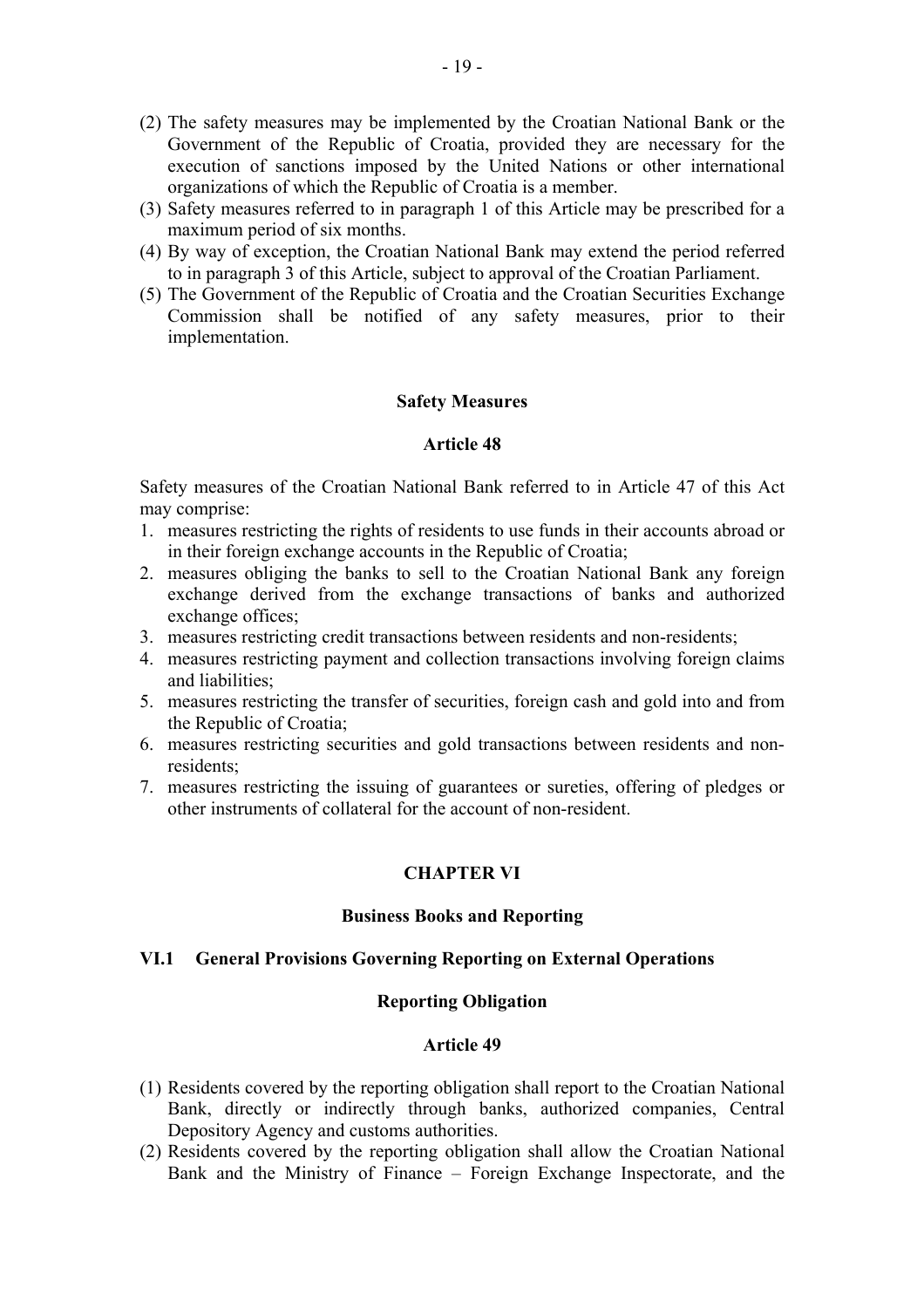Customs Administration, to examine their business books and other business documentation, for the purpose of data verification.

- (3) The Croatian National Bank shall define in detail the conditions, the substance, the manner and the procedure of reporting.
- (4) The Croatian National Bank shall make balance of payments projections for the Republic of Croatia.
- (5) For the purpose of monitoring the outturn of the projected balance of payments of the Republic of Croatia, residents shall submit to the Croatian National Bank data on external operations and transactions in the manner and within the time limits prescribed by a special decision of the Croatian National Bank.

## **VI.2 Control Book**

#### **Article 50**

- (1) Banks shall keep control books on all payments and collections arising from those external current transactions which they conduct in their own name and for their own account.
- (2) Other residents referred to in Article 2, paragraph 1, items 1, 2 and 3, shall keep control books on all payments and collections arising from external current and capital transactions, irrespective of the fact that data entered in that book is entered in other books and records which such residents are obliged to keep pursuant to other regulations.
- (3) The control book shall be made available to foreign exchange control officials immediately and not later than on the next working day.
- (4) The Minister of Finance shall prescribe the manner in which control books are to be kept and the content of such control books.

## **VI.3 Reporting on Direct and Other Equity Investment**

- (1) Residents shall report any investment or any subsequent change in investment to the Croatian National Bank within 30 days after any direct or other equity investment abroad, or after any direct or other equity investment by non-residents in the Republic of Croatia.
- (2) The Croatian National Bank shall prescribe the manner in which such reporting shall be made and the manner in which data on direct and other equity investment shall be collected.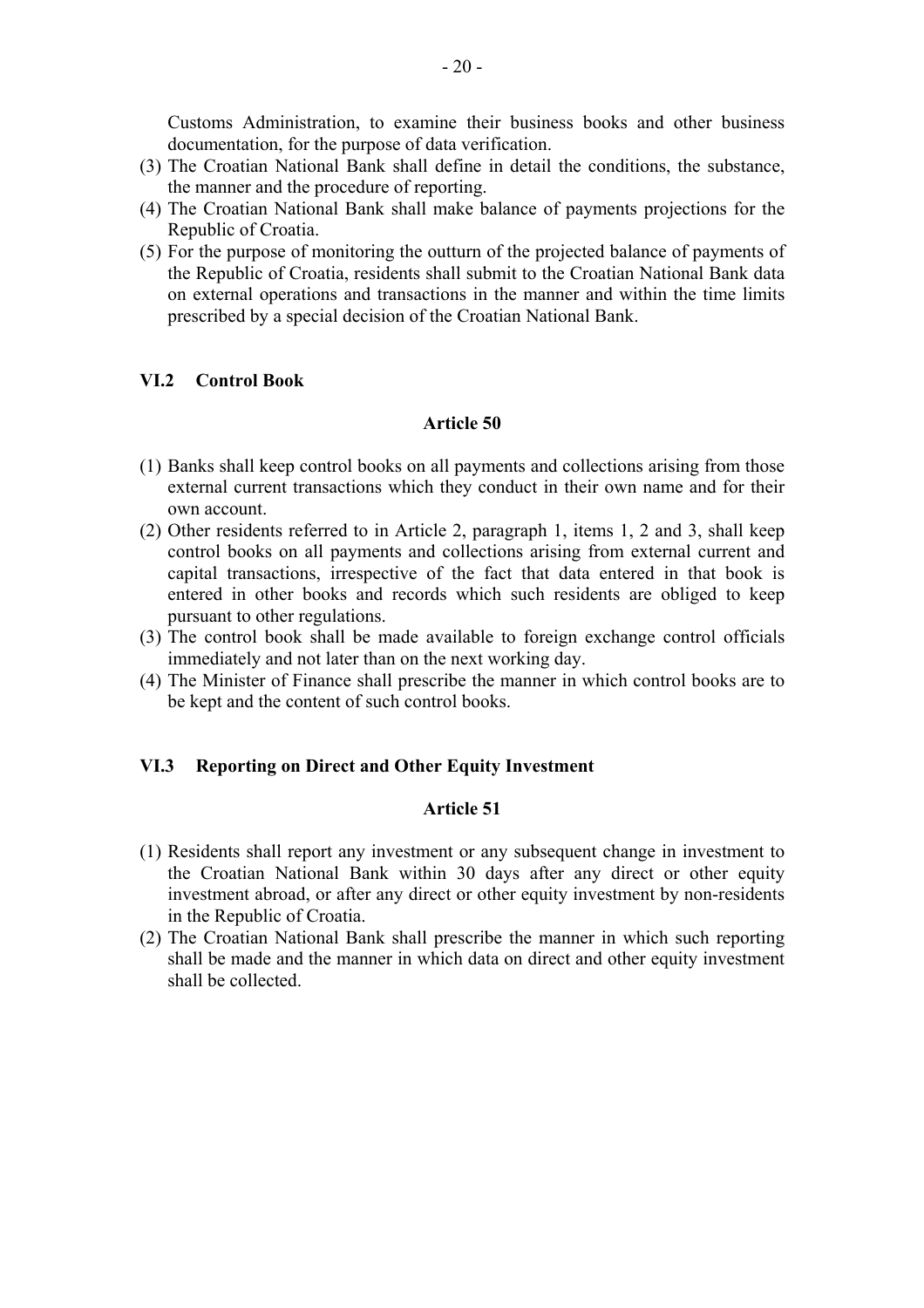## **VI.4 Reporting on Securities Transactions**

## **Article 52**

- (1) Each authorized company and each custodian bank shall report to the Croatian National Bank on any resident securities transactions abroad and any non-resident securities transactions in the Republic of Croatia.
- (2) Resident issuers of debt securities shall report to the Croatian National Bank on each issuance and sale of such securities abroad.

## **VI.5 Reporting on Credit Transactions**

## **Article 53**

- (1) Residents shall report to the Croatian National Bank on any credit transactions with non-residents in the manner and within the time limits prescribed by the Croatian National Bank.
- (2) For reporting purposes, the Croatian National Bank may stipulate that credit transactions also comprise certain other transactions between residents and nonresidents, the economic purpose of which equals that of a credit transaction.

## **VI.6 Reporting on Deposit Transactions**

## **Article 54**

Residents shall report to the Croatian National Bank on the transactions and balances in their accounts abroad and in the accounts of their branches abroad in the manner and within the time limits laid down in a decision by the Croatian National Bank.

## **CHAPTER VII**

## **Supervision**

## **VII.1 General Provisions**

#### **Supervisory Bodies**

## **Article 55**

Supervision over transactions pursuant to this Act shall be exercised by the Croatian National Bank and the Ministry of Finance – Foreign Exchange Inspectorate and Customs Administration (hereinafter: supervisory bodies).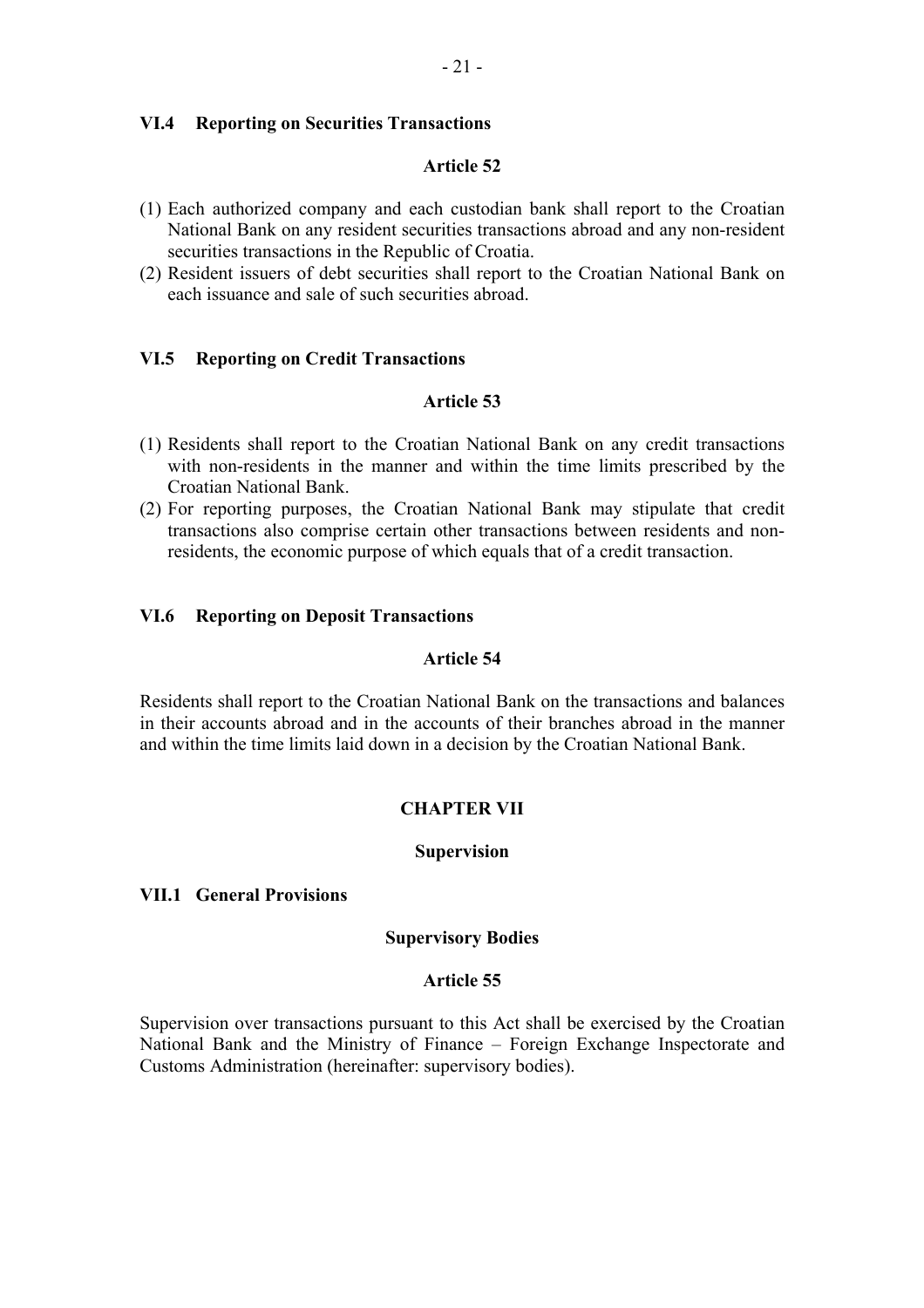## **Exchange of Information Between Supervisory Bodies**

### **Article 56**

- (1) Supervisory bodies shall exchange information needed in the process of supervision and inform each other about any irregularities established in the course of supervision, provided such findings are relevant for the work of the other supervisory body.
- (2) Supervisory bodies shall define the content of the exchange of information and the manner in which such an exchange of information is to take place by means of an agreement on the exchange of information or by means of other enactments.

## **VII.2 Real Competence**

## **Competence of the Ministry of Finance – Foreign Exchange Inspectorate**

#### **Article 57**

- (1) The Ministry of Finance Foreign Exchange Inspectorate shall supervise the application and the implementation of this Act and the operations of residents and non-residents performing their business or other activity in the territory of the Republic of Croatia.
- (2) Residents and non-residents referred to in paragraph 1 of this Article shall allow foreign exchange inspectors unrestricted supervision and control of their business operations and shall make available or send to them, on request, all required documentation and data on the business activity the resident is exercising abroad.

## **Competence of the Ministry of Finance – Foreign Exchange Inspectorate and the Croatian National Bank**

#### **Article 58**

- (1) The Ministry of Finance Foreign Exchange Inspectorate and the Croatian National Bank shall supervise foreign exchange transactions of banks, branches and representative offices of foreign banks.
- (2) The Ministry of Finance Foreign Exchange Inspectorate shall supervise the work of authorized exchange offices.

## **Competence of the Ministry of Finance – Customs Administration**

#### **Article 59**

(1) The Ministry of Finance – Customs Administration shall exercise supervision over denominations and the amount of domestic and foreign cash and securities which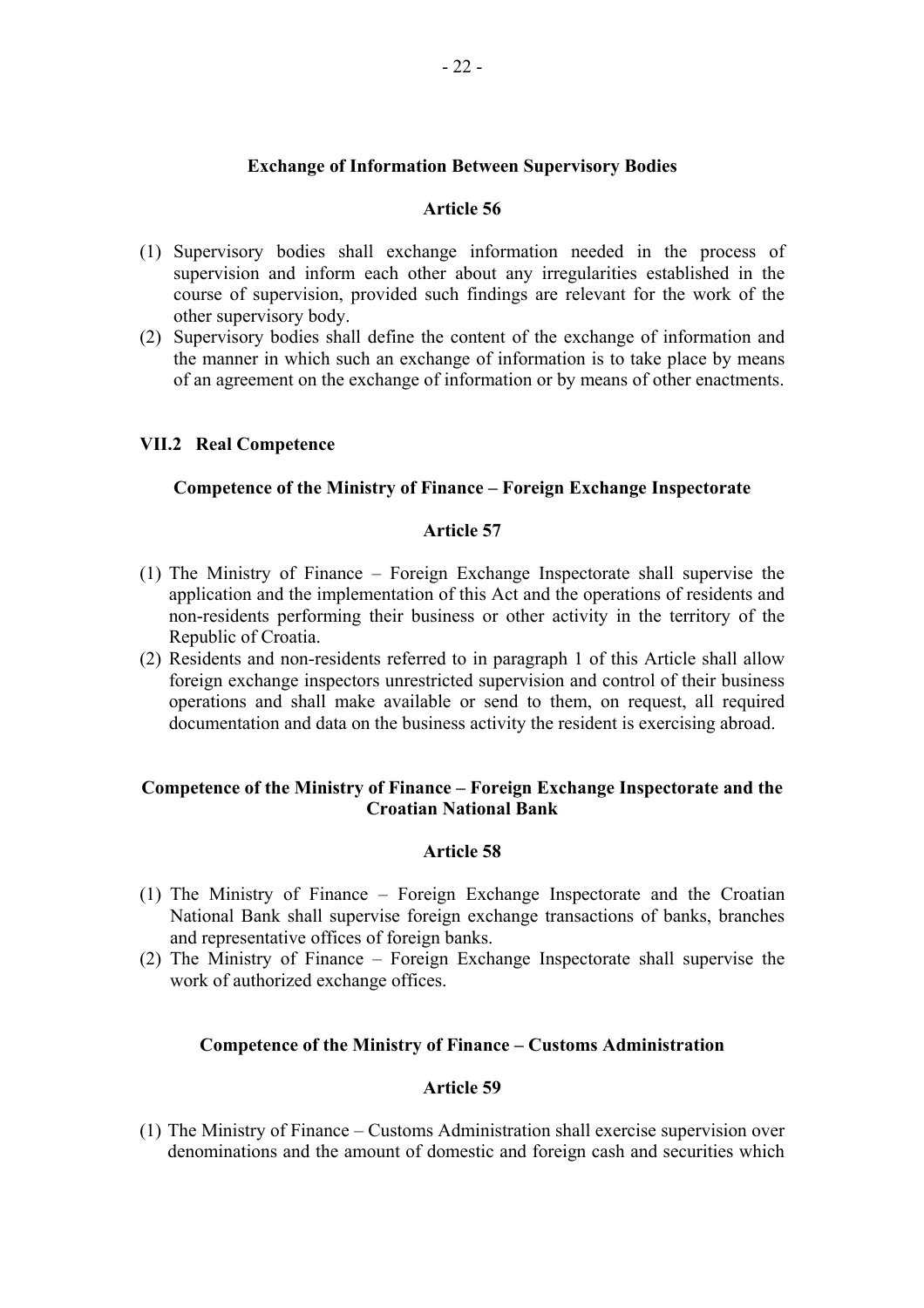are taken in or out of the Republic of Croatia by residents and non-residents in passenger, goods and postal traffic.

(2) The Ministry of Finance – Customs Administration may authorize the Croatian Postal Service (Hrvatska Pošta d.d.) to exercise supervision over postal traffic.

## **CHAPTER VIII**

#### **Penal Provisions**

## **VIII.1 Misdemeanors**

#### **Article 60**

- (1) A fine of 70,000.00.00 to 1,000.00,000.00.00 kuna shall be imposed for misdemeanor on any legal or any natural person who:
- 1. settles a false external claim or issues an external payment order to a bank based on a fictitious agreement or invoice;
- 2. concludes an agreement with a legal or a natural person abroad on the import or export of goods or services that does not state the actual prices.
- (2) A fine of 35,000.00.00 to 100,000.00.00 kuna shall be imposed for misdemeanors referred to in paragraph 1 of this Article on any management board member, any person authorized to manage funds in a legal person's account or other responsible person in a legal person.

- (1) A fine of 50,000.00.00 to 1,000.00,000.00.00 kuna shall be imposed for misdemeanor on banks or other legal persons which, when concluding loan agreements, issuing guarantees or sureties in favor of non-residents, fail to secure instruments of collateral or secure such instruments of collateral whose value is evidently disproportionate with the cost of the loan or the highest amount of the issued guarantee.
- $(2)$  A fine of  $20,000.00$  to  $100,000.00$  kuna shall be imposed on any management board member or other responsible person committing misdemeanors referred to in paragraph 1 of this Article.
- (3) In the event of agreements referred to in paragraph 1 of this Article, concluded with non-residents who, on account of their credit worthiness, may with certainty be expected to repay the loan on time and in full, the fine imposed on the persons committing the misdemeanor may be reduced or they may be granted a remission of the fine.
- (4) In the event of agreements referred to in paragraph 1 of this Article, concluded with non-residents who have duly paid all their due debts towards the bank, the person committing the misdemeanor shall be granted a remission of the fine.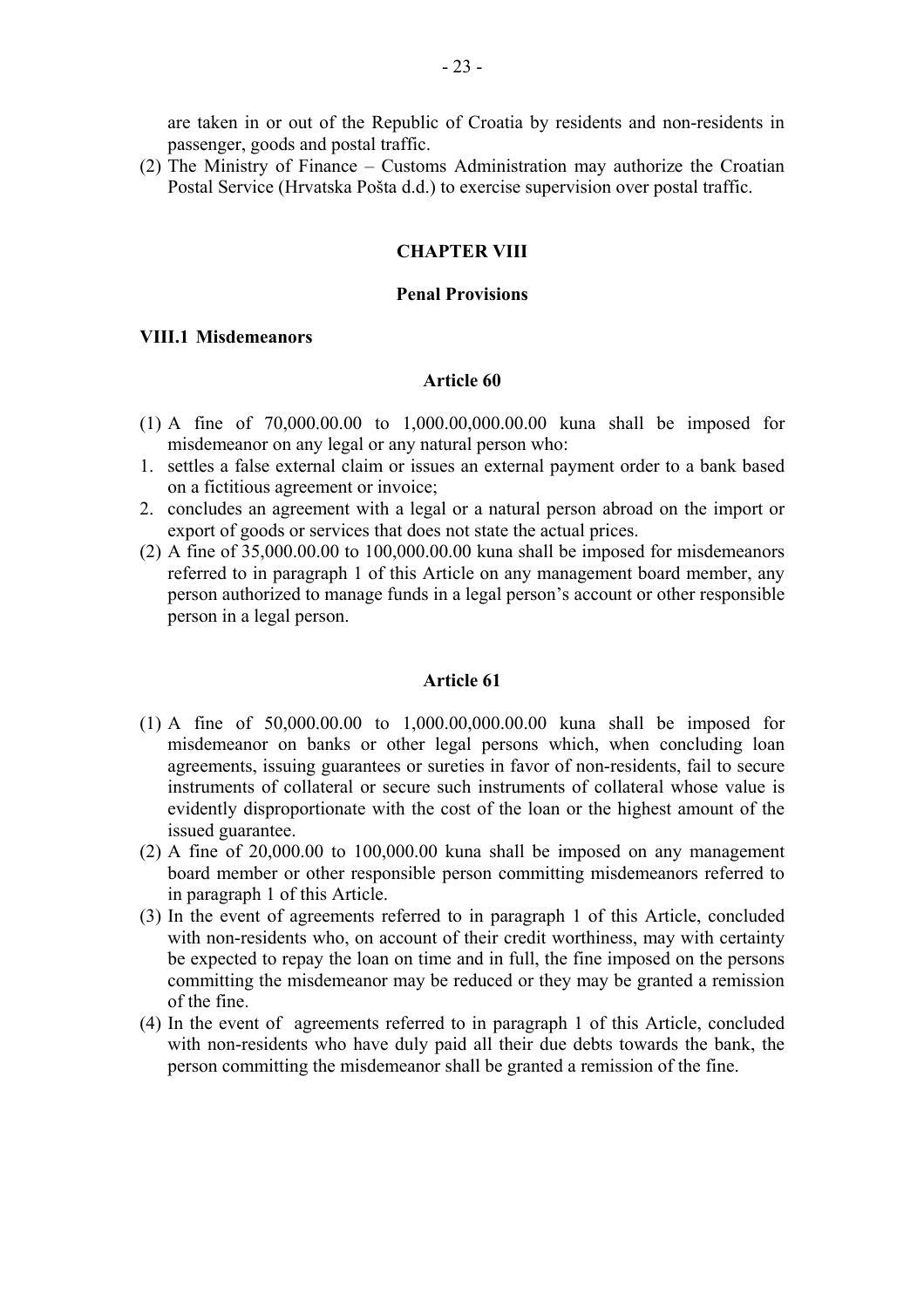## **Article 62**

- (1) A fine of 50,000.00 to 500,000.00 kuna shall be imposed for misdemeanor on any legal or natural person who:
- 1. conducts exchange transactions without an agreement with a bank or fails to use protected computer programs in exchange transactions;
- 2. fails to allow a person authorized by the Foreign Exchange Inspectorate to exercise supervision or prevents such a person from carrying out its official duty.
- (2) A responsible person in a legal person committing misdemeanors referred to in paragraph 1 of this Article, shall be fined 10,000.00 to 50,000.00 kuna for such a misdemeanor.
- (3) For misdemeanors referred to in paragraph 1 of this Article, the body in charge of misdemeanor proceedings, may, in addition to a financial fine, impose on the person committing the misdemeanor, a preventive measure involving a ban on this person's right to conduct exchange transactions or other activities for a period of three months to one year, except for payments and transfers referred to in Article 8 of this Act.
- (4) Foreign cash and domestic cash, as the subjects of misdemeanors referred to in paragraph 1, item 1 of this Article shall, on the basis of a ruling on misdemeanor, be seized in favor of the Government Budget of the Republic of Croatia.

- (1) A fine of 15,000.00 to 200,000.00 kuna shall be imposed for misdemeanor on any legal or natural person who:
- 1. within 30 days from the initial direct investment or other equity investment, fails to report any such investment to the Croatian National Bank or fails to report other required data as prescribed by a decision of the Croatian National Bank, or if he reports in a manner contrary to the manner prescribed for such a reporting;
- 2. transfers funds abroad for the purpose of purchasing real estate abroad, without fulfilling the conditions laid down by this Act;
- 3. executes or collects any payments in foreign means of payment in transactions with residents or non-residents in the Republic of Croatia, contrary to this Act or a decision issued by the Croatian National Bank;
- 4. purchases securities in the capital markets abroad, whose issuers do not meet the requirements set by law or by a decision issued by the Croatian National Bank;
- 5. fails to subscribe, pay, purchase or sell securities abroad through an authorized company, where this is prescribed by this Act;
- 6. sells in the money market in the Republic of Croatia, in transactions with nonresidents, the Croatian National Bank bills or the Treasury bills of the Ministry of Finance and sells or redeems before maturity other short-dated securities, where this, pursuant to a decision of the Croatian National Bank, is not allowed;
- 7. purchases, in the money markets abroad, securities whose ratings do not meet the requirements prescribed by a decision of the Croatian National Bank;
- 8. enters into a loan agreement with a non-resident in the name and for the account of another person, contrary to the provisions of this Act, fails to transfer the funds from a financial loan granted abroad to an account with a bank headquartered in the Republic of Croatia, or to an account opened abroad pursuant to Article 29 of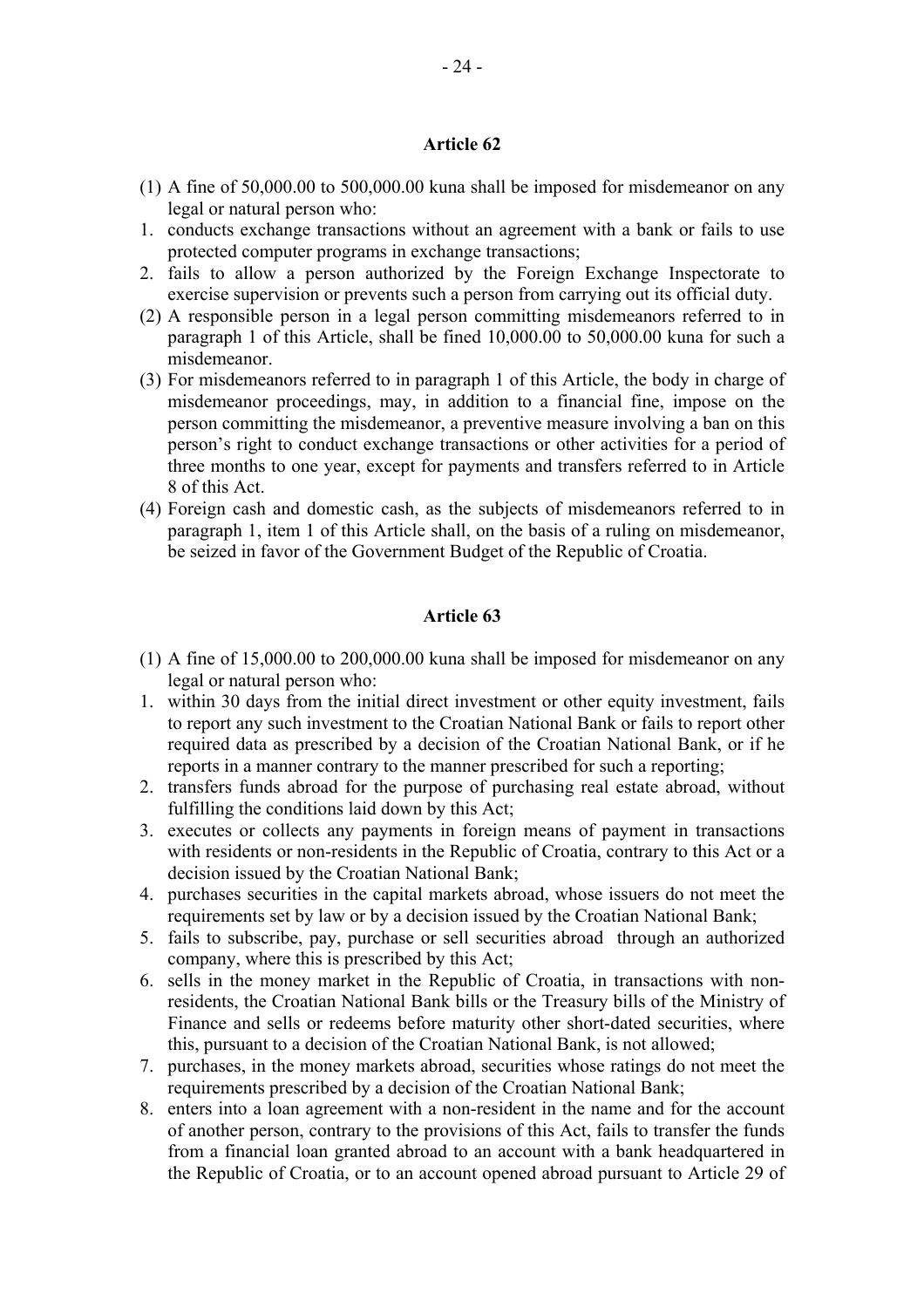this Act, fails to use the financial loan granted abroad in accordance with the loan agreement, unless direct payment of goods and services to the supplier or the provider of services has been agreed or unless the financial loan is used to pay off a previous external loan;

- 9. sends, transfers, or attempts to transfer abroad or from abroad materialized securities, otherwise than through an authorized company or a custodian bank, or where this, pursuant to provisions of this Act, is not allowed;
- 10. extends a financial loan to a non-resident, with a maturity of less than one year, when this is not allowed under this Act;
- 11. opens an account abroad contrary to this Act, or fails to comply with the obligations contained in the authorization of the Croatian National Bank;
- 12. fails to submit reports to the Croatian National Bank on transactions and balances in its accounts abroad and in accounts of its branches abroad in the manner and within the time limits prescribed by the Croatian National Bank;
- 13. fails to conduct external payment transactions in accordance with this Act or regulations of the Croatian National Bank;
- 14. makes payments and collections in connection with transactions with nonresidents in domestic cash, foreign cash and checks, in a manner contrary to the conditions and the manner prescribed by the Croatian National Bank, and fails to deposit with the bank or sell to the bank the foreign cash and checks within the prescribed time limit;
- 15. conducts transactions with derivative financial instruments abroad in a manner contrary to the conditions stipulated by a decision of the Croatian National Bank;
- 16. fails to comply with the conditions and the manner governing transactions of authorized exchange offices, as prescribed by the Croatian National Bank;
- 17. purchases or sells foreign cash, lends or borrows foreign cash, acts as a mediator in the purchase, sale or foreign cash lending contrary to this Act;
- 18. fails to submit to the Croatian National Bank within the prescribed time limits required reports on its external foreign exchange operations or activities it performs abroad, or does it in a way different from that prescribed for reporting, fails to provide the requested documentation to the Foreign Exchange Inspectorate, or fails to keep business books on its operations in the prescribed manner;
- 19. fails to comply with the measures for the protection of monetary of foreign exchange system prescribed by the Croatian National Bank.
- (2) A responsible person in a legal person shall also be fined 3,000.00 to 20,000.00 kuna for misdemeanors referred to in paragraph 1 of this Article.
- (3) In cases of gross misdemeanors referred to in paragraph 1 of this Article, where the value of the subject of misdemeanor exceeds 100,000.00 kuna, or where the misdemeanor is committed in relapse, or is committed in an especially dangerous way, the legal or natural person and the responsible person in a legal person shall be fined for such misdemeanors 30,000.00 to 400,000.00 kuna.
- (4) Foreign or domestic cash, as the subjects of misdemeanors referred to in paragraph 1 of this Article or foreign cash or domestic cash as the subject of a payment transaction resulting from a misdemeanor, shall be seized in misdemeanor proceedings on the basis of a ruling on misdemeanor.
- (5) By way of exception, in cases involving minor misdemeanors as determined by this Act, where there are special extenuating circumstances, the body in charge of misdemeanor proceedings may decide that the foreign and domestic cash referred to in paragraph 1 of this Article shall not be seized or shall be seized only in part.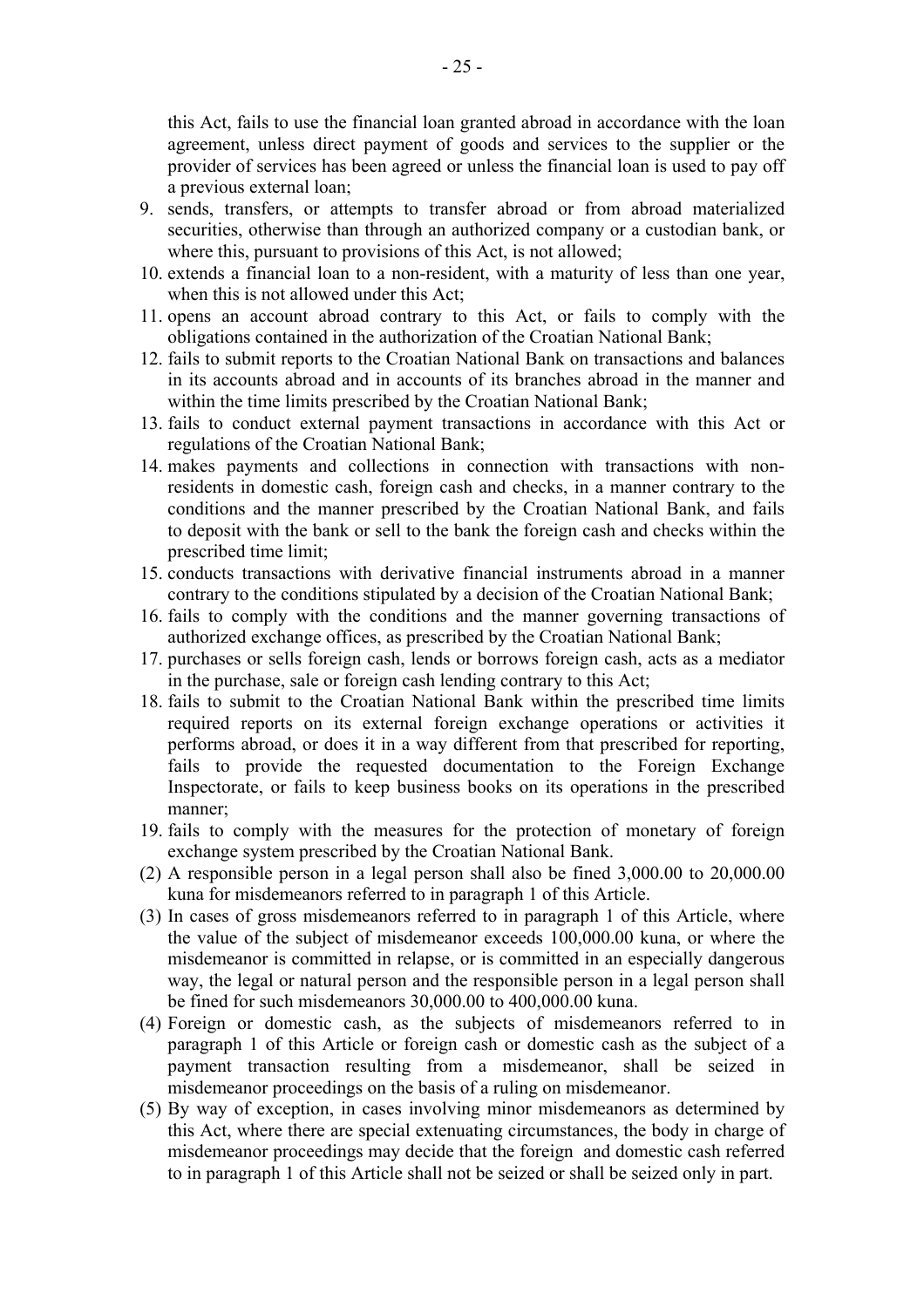## **Article 64**

- (1) A fine of 35,000.00 to 500,000.00 kuna shall be imposed for misdemeanor on a bank which:
- 1. when concluding agreements on managing non-resident custody accounts for the purchase of securities in the Republic of Croatia, fails to comply with the conditions prescribed by a decision of the Croatian National Bank;
- 2. concludes a loan agreement abroad for a client's account when it is not licensed to provide services involving external credit transactions;
- 3. conducts any foreign exchange operation without authorization or oversteps the authority granted to it by virtue of a license obtained from the Croatian National Bank;
- 4. executes a client's order, thus enabling the client to manage foreign means of payments in the country or abroad, or the kuna abroad, contrary to this Act; where the bank knows or should have known that a free use of foreign means of payment or the kuna is contrary to this Act;
- 5. takes a domestic cash deposit in a non-resident account, or foreign cash, when this, pursuant to provisions of this Act is not allowed, or enables withdrawal of domestic and foreign cash from non-residents accounts, contrary to this Act;
- 6. fails to execute a valid external payment order, within the legally prescribed time limit, fails to inform the payment beneficiary about the inflow from abroad, fails to transfer the funds received to another bank in the country in which the payment beneficiary holds and account, or fails to allocate such funds in accordance with the order of the payment beneficiary, or fails to allocate the funds on the basis of a valid order of the payment beneficiary within the prescribed time limit;
- 7. concludes an agreement on exchange transactions with a person that does not fulfil the conditions prescribed by this Act;
- 8. concludes an agreement with an authorized exchange office which does not contain the elements prescribed as obligatory by a decision of the Croatian National Bank;
- 9. fails to submit a report to the Croatian National Bank, where this is prescribed by this Act, or fails do supply data to the Foreign Exchange Inspectorate within the prescribed time limits or in the prescribed manner;
- 10. conducts external payment transactions or manages foreign exchange accounts contrary to regulations of the Croatian National Bank;
- 11. fails to establish the identity of any resident or non-resident opening a foreign exchange account or a foreign exchange savings deposit account, or of any nonresident opening a kuna account, or fails to keep data on account holders for a period of five years following the closing of the account.
- (2) A responsible person in the bank shall be fined 2,000.00 to 35,000.00 kuna for misdemeanors referred to in paragraph 1 of this Article.

## **Article 65**

(1) A fine of 50,000.00 to 200,000.00 kuna shall be imposed on any securities stock exchange or regulated public market, which, contrary to this Act, decides to list in a quotation shares of foreign joint-stock companies, whose foreign issuers have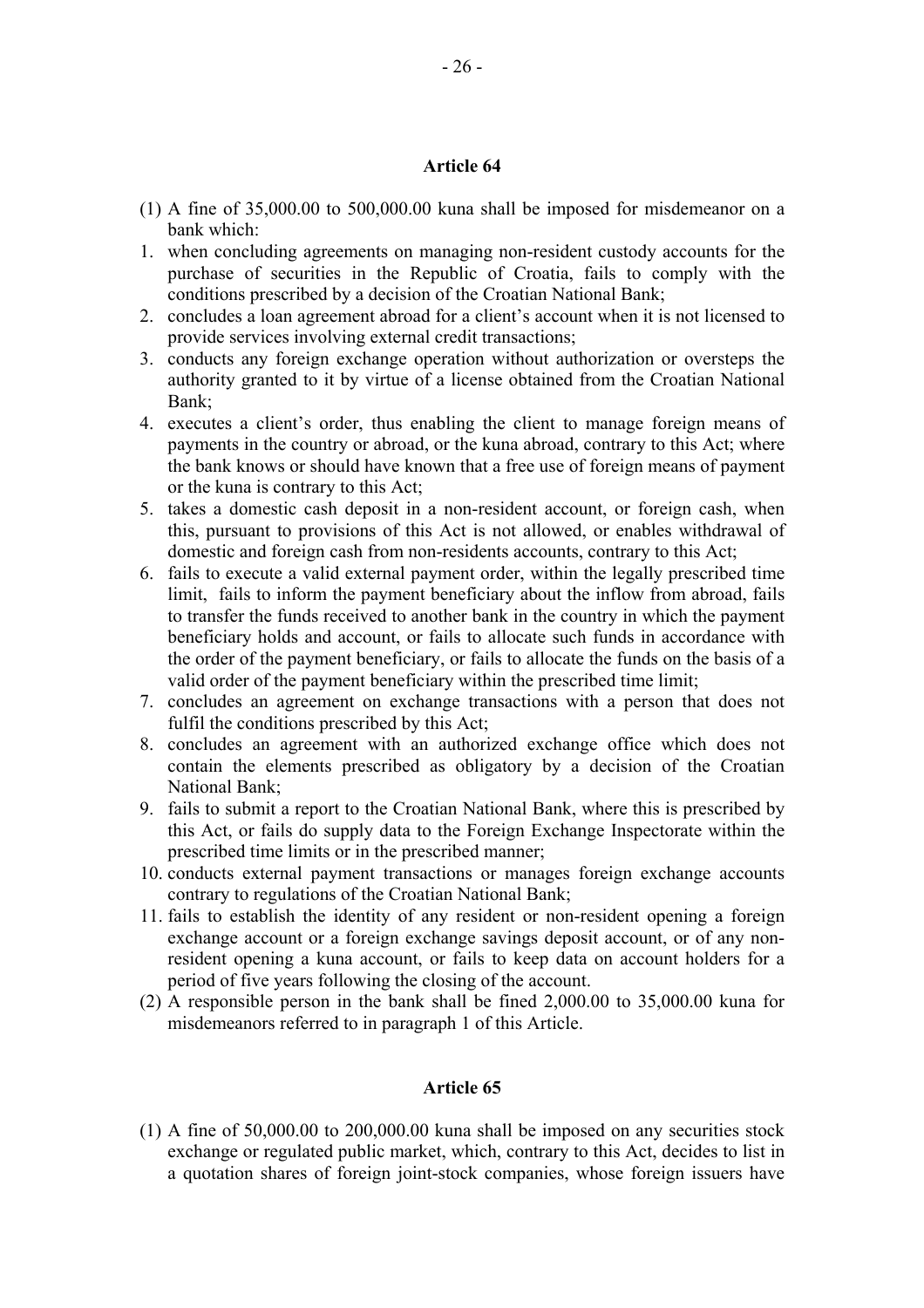not fulfilled the conditions for the sale of securities in the securities market in the Republic of Croatia, as stipulated by the Minister of Finance or if it lists in a quotation foreign short-dated debt securities with a rating below that prescribed by a decision of the Croatian National Bank.

(2) A minimum fine imposed on a management board member or other responsible person committing a misdemeanor referred to in paragraph 1 of this Article shall be 15,000.00 kuna.

## **Article 66**

- (1) A fine of 35,000.00 to 150,000.00 kuna shall be imposed on any authorized company which executes its client's order in the money market in the Republic of Croatia, thus enabling a non-resident to purchase the Croatian National Bank bills or the Treasury bills of the Ministry of Finance owned by a resident, or to purchase or sell before maturity other short-dated securities issued by residents, contrary to a decision of the Croatian National Bank.
- (2) A fine of 15,000.00 to 35,000.00 kuna shall also be imposed for misdemeanors referred to in paragraph 1 of this Article on any management board member, broker or other responsible person in a legal person.

## **Article 67**

- (1) A fine of 35,000.00 to 150,000.00 kuna shall be imposed on any investment fund management company or any authorized company which enables a non-resident to invest in an investment fund when such an activity is not allowed, as stipulated by a decision of the Croatian National Bank.
- (2) A misdemeanor fine of 15,000.00 to 35,000.00 kuna shall also be imposed on a management board member or other responsible person in a legal person.

- (1) A fine of 2,000.00 to 20,000.00 kuna shall be imposed for misdemeanor on any natural person which, in international passenger traffic, contrary to this Act, takes out or attempts to take out of the country foreign cash, checks denominated in foreign currency or domestic cash in excess of the permitted limits, without an authorization from the Croatian National Bank, fails to report to the customs officer the taking out of the country foreign cash, checks or domestic cash and takes or attempts to take into the country kuna in excess of the permitted limits, without an authorization from the Croatian National Bank.
- (2) A misdemeanor fine referred to in paragraph 1 of this Article shall also be imposed on a natural person – passenger, who declares the taking out of cash in kuna or in foreign exchange in excess of permitted limits, but refuses to deposit such excess amount.
- (3) Foreign cash, checks and domestic cash, as the subjects of misdemeanors referred to in paragraphs 1 and 2 of this Article, shall be seized, on the basis of a misdemeanor ruling, in favor of the Government Budget of the Republic of Croatia.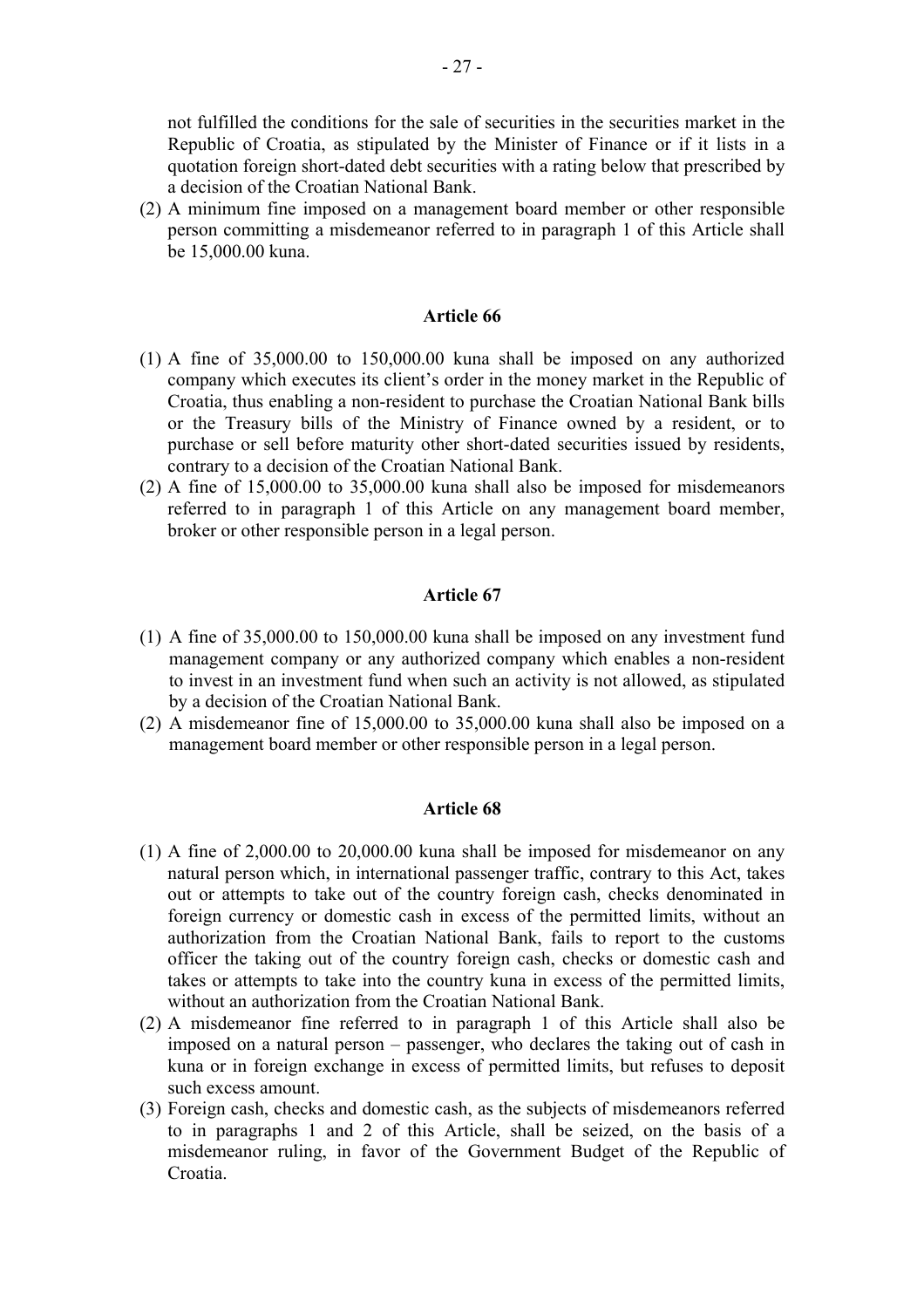- (4) Foreign cash, checks and domestic cash as the subjects of misdemeanors, may be seized even when they are not the property of the person committing the misdemeanor.
- (5) By way of exception, in especially warranted situations, the body in charge of misdemeanor proceedings may decide that foreign cash, checks and domestic cash, as the subjects of misdemeanors referred to in paragraphs 1 and 2 of this Article, are not to be seized or to be seized only in part.

## **Article 69**

- (1) A fine of 5,000.00 to 50,000.00 kuna shall be imposed for misdemeanor on any domestic and foreign natural person, domestic and foreign legal person, representative, responsible person or proxy of any domestic or foreign legal person, who attempts to take or takes over the state borders, without declaring it to the customs officer, cash and checks in the amounts governed by the act on the prevention of money laundering.
- (2) Cash and checks, as the subjects of misdemeanors referred to in paragraph 1 of this Article, shall be seized on the basis of a misdemeanor ruling in favor of the Government Budget of the Republic of Croatia.
- (3) Cash and checks, as the subjects of misdemeanors, may be seized even when they are not the property of the person committing the misdemeanor.
- (4) By way of exception, in especially warranted situations under especially extenuating circumstances, the body in charge of misdemeanor proceedings may decide that cash and checks, as the subjects of misdemeanors referred to in paragraph 1 of this Article, are not to be seized or to be seized only in part.

## **Article 70**

When performing foreign exchange control, the Foreign Exchange Inspectorate and the customs authority, shall temporarily seize the domestic and foreign cash and the documentation and other objects which are used to commit the misdemeanor, which result from the misdemeanor or which may be used as evidence in misdemeanor proceedings, in accordance with the regulations governing such misdemeanor proceedings and they shall issue a receipt for any domestic or foreign cash, documentation or other objects seized. The domestic and foreign cash shall be paid immediately into special accounts with the Foreign Exchange Inspectorate of the Ministry of Finance.

#### **Article 71**

Persons authorized by the Foreign Exchange Inspectorate may impose a temporary restriction or a ban on certain activities of legal or natural persons even before the initiation of misdemeanor proceedings, by sealing work equipment or business premises, if there is reasonable doubt that the misdemeanor referred to in Article 62, paragraph 1 of this Act has been committed.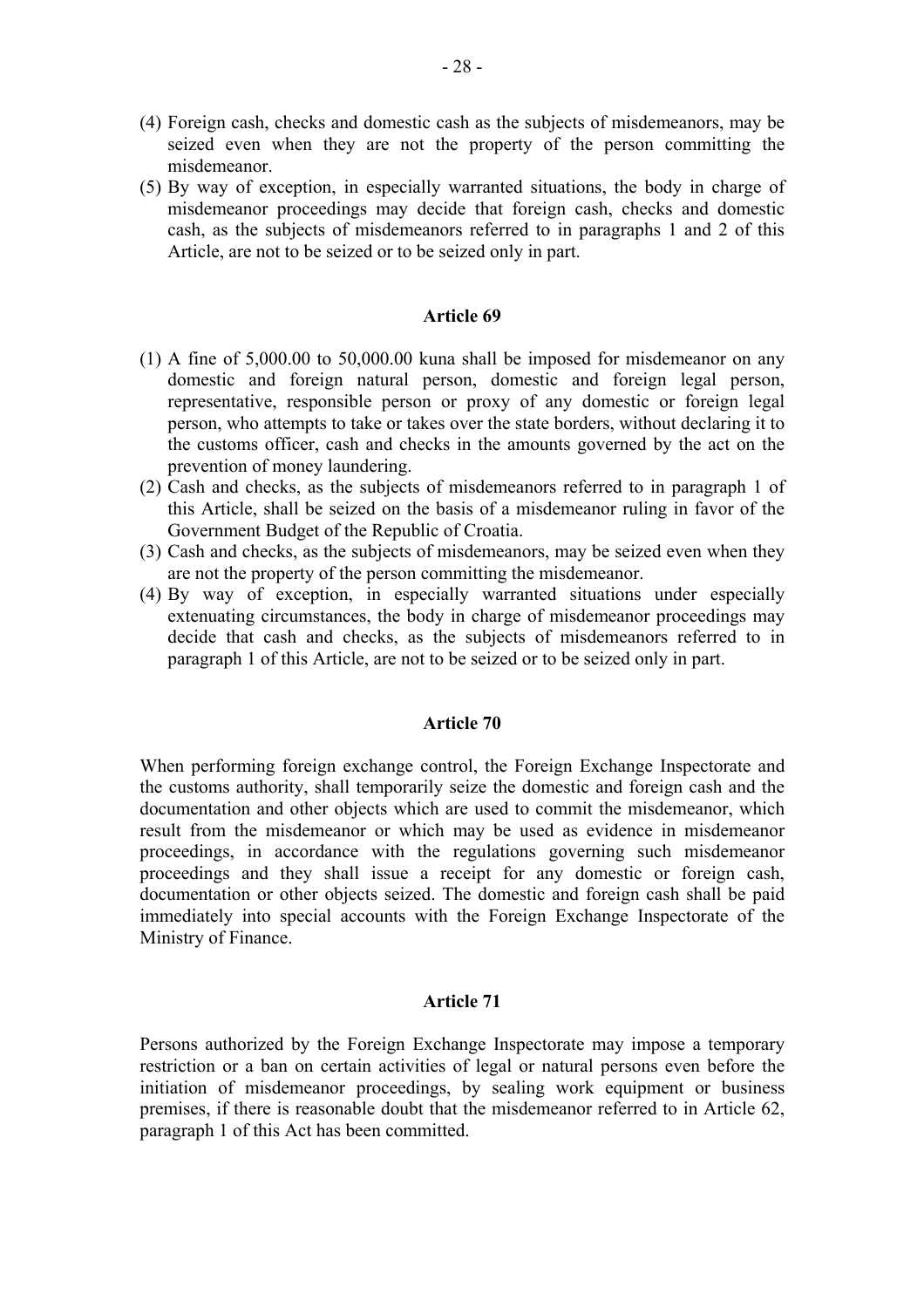## **Article 72**

When a natural person is designated as the person committing certain misdemeanors, the persons committing such misdemeanors may be citizens in the capacity of natural persons, sole traders, craftsmen and other self-employed natural persons performing the activity of their registration, unless it follows from the elements of a specific act or a specific regulation that the person committing the misdemeanor may only be one of those persons.

## **Article 73**

- (1) Misdemeanor proceedings for misdemeanors provided by this Act, may not be initiated after a period of three years following the date on which the activity involving a misdemeanor ended.
- (2) Limitation shall begin in any case after a period of six years following the date on which the activity involving a misdemeanor ended.
- (3) The course of limitation and the suspension of limitation regarding the initiation of misdemeanor proceedings and the limitation regarding the execution of misdemeanor penalty and preventive measures shall be governed by the Misdemeanors Act.

## **Article 74**

- (1) The Foreign Exchange Inspectorate of the Republic of Croatia shall conduct misdemeanor proceedings of the first instance.
- (2) An appeal may be filed with the High Magistrate Court of the Republic of Croatia against the ruling of the Foreign Exchange Inspectorate of the Republic of Croatia.

## **VIII.2 Criminal Offences**

## **Article 75**

Persons engaging in illicit purchase, sale, borrowing or lending of foreign cash, in the mediation in the purchase, sale or lending of foreign cash, or engaging in illicit exchange transactions without an agreement with a bank, shall be punished with a prison sentence of up to five years or with a fine of up to one hundred and fifty daily earnings.

#### **Article 76**

Responsible persons which, by concluding agreements, arranging for transactions, or in any other way purchase, sell or lend foreign cash, or mediate in the purchase, the sale or lending of foreign cash for a legal person contrary to this Act, or arrange for exchange transactions in a legal person without an agreement with a bank, shall be punished with a prison sentence of up to five years or with a fine of up to one hundred and fifty daily earnings.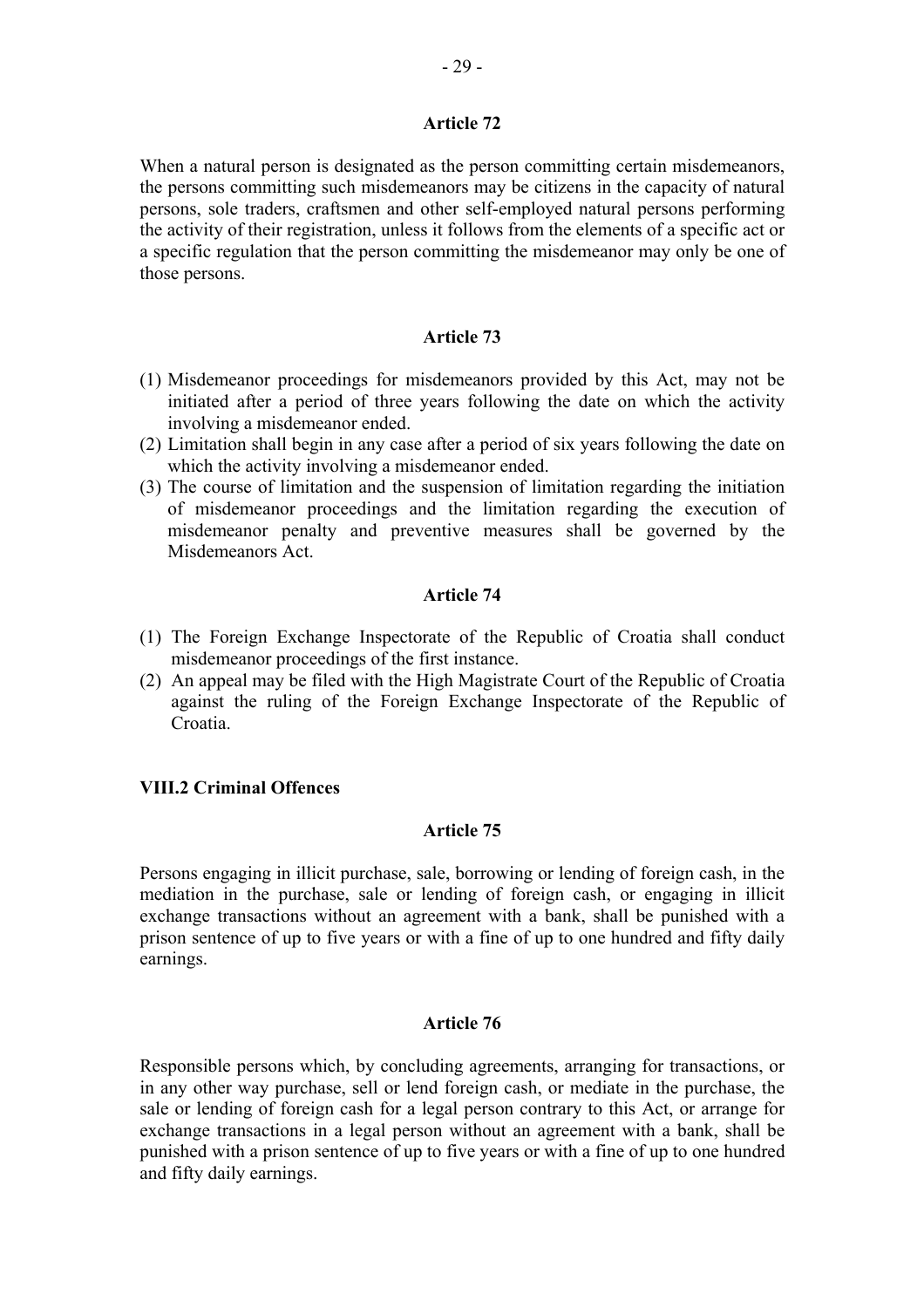#### **CHAPTER IX**

#### **Transitional and Final Provisions**

#### **Time Limits for the Adoption of Subordinate Legislation**

#### **Article 77**

The Ministry of Finance and the Croatian National Bank shall adopt subordinate legislation pursuant to this Act within 90 days after its coming into effect.

#### **Time Limits for Lifting Restrictions on Certain Capital Transactions**

#### **Article 78**

- (1) After expiry of four years from the date of coming into effect of the Stabilization and Association Agreement Between the Republic of Croatia, of the One Part and the European Communities and their Member States, of the Other Part, Article 18, paragraph 2, Article 22, paragraphs 3 and 4, Article 23, paragraph 2, Article 24, paragraph 3, Article 25, Article 26, Article 27, Article 28, paragraph 6, Article 63, paragraph 1, items 4, 5, 6, 7, 10 and 15, Article 64, paragraph 1, item 1, Article 65, Article 66 and Article 67 of this Act shall cease to be valid.
- (2) After the Republic of Croatia acquires full membership in the European Union, Article 47, paragraph 4 shall cease to be valid.

## **Laws and Subordinate Legislation that shall be Superseded following the Adoption of this Law and Subordinate Legislation that shall Remain in Effect until New Subordinate Legislation is Enacted**

- (1) On the date of coming into effect of this Act, the Foreign Exchange System, Foreign Exchange Operations and Gold Transactions Act (official gazette *Narodne novine* Nos. 91A/93, 36/98 and 32/01), the External Credit Transactions Act (official gazette *Narodne novine*, No. 43/96), the Decree on Establishing a Deadline Referred to in Article 3, Paragraph 1 of the External Credit Transactions Act (official gazette *Narodne novine*, No. 62/01) and the subordinate legislation enacted on the basis of these acts shall cease to be valid, with the exception of:
- a) subordinate legislation enacted on the basis of the Foreign Exchange System, Foreign Exchange Operations and Gold Transactions Act (official gazette *Narodne novine* Nos. 91A/93, 36/98 and 32/01), apart from the segment not contrary to this Act, which comprises:
- Decision on Collecting Data on Foreign Direct and Portfolio Investments (official gazette *Narodne novine*, No. 4/97);
- Decision on Collecting Data on International Transactions Related to Communications Services (official gazette *Narodne novine*, No. 62/01);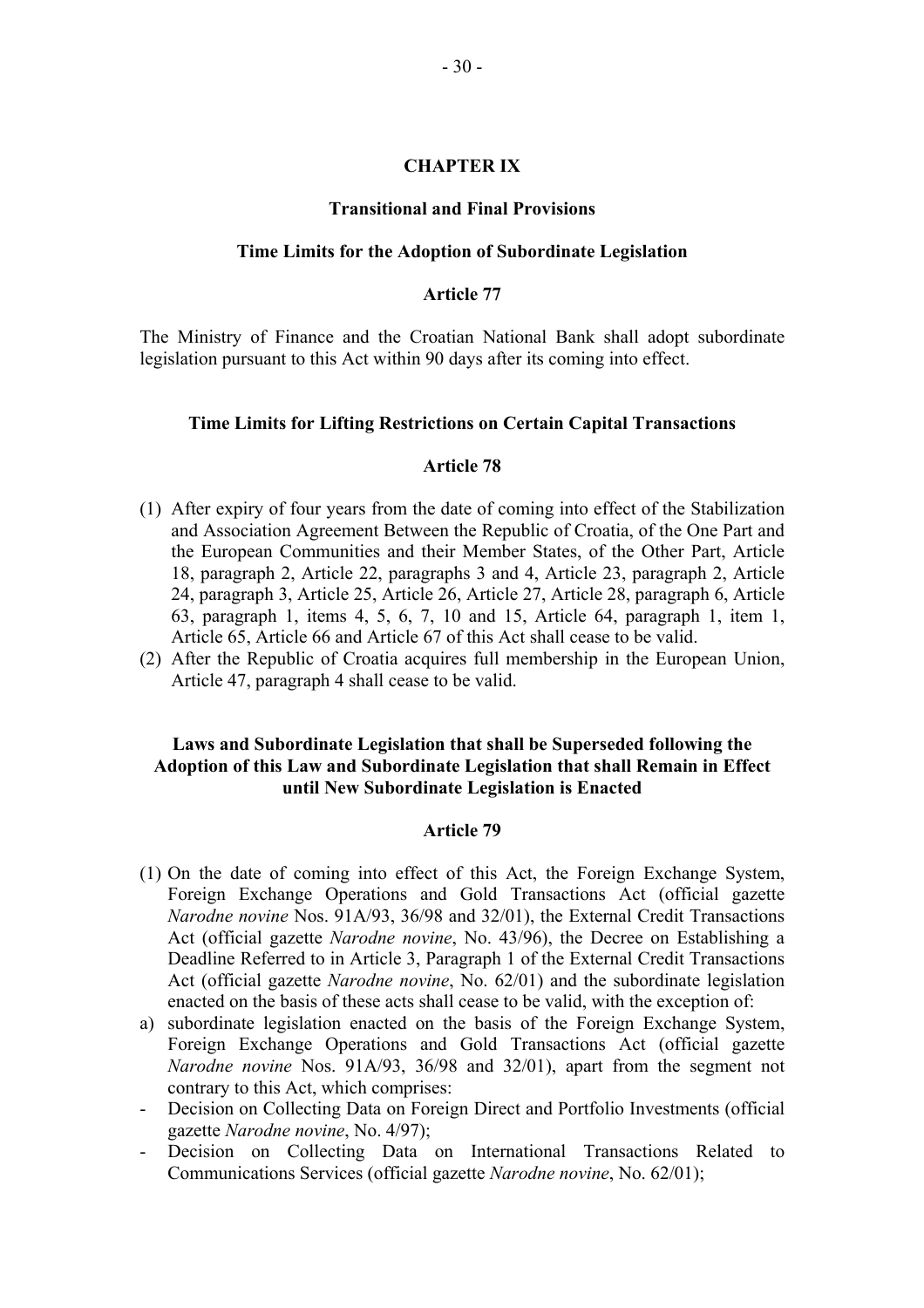- Decision on Collecting Data on International Transactions Related to Insurance (official gazette *Narodne novine*, No. 62/01);
- Decision on the Method of Performing Exchange Transactions (official gazette *Narodne novine*, No. 44/01);
- Decision on the Method of and Deadlines for Submitting Reports on the Purchase and Sale of Foreign Exchange in the Foreign Exchange Market (official gazette *Narodne novine*, No. 57/01);
- Decision on the Conditions Under Which Foreign Legal Persons May Be Given Approvals for Depositing Foreign Cash in Foreign Exchange Accounts (official gazette *Narodne novine*, No. 107/93);
- Decision on the Conditions Under Which Foreign Persons May Acquire Claims in the Currency of the Republic of Croatia (official gazette *Narodne novine*, Nos. 114/93 and 14/96);
- Decision on Conditions for Obtaining an Authorization to Settle Claims Abroad in Foreign Cash (official gazette *Narodne novine*, Nos. 107/93, 116/93, 97/94, 2/95 and  $87/01$ :
- Decision on the Conditions Under Which Claims from Abroad May Be Settled in Non-Transferable Currencies (official gazette *Narodne novine*, No. 115/93);
- Decision on the General Conditions for Giving Approvals to Domestic Persons to Keep Foreign Exchange in Accounts Abroad (official gazette *Narodne novine*, No. 17/02 and 10/03);
- Decree on Keeping a Control Book on Each Foreign Trade Transaction and External Credit Transaction (official gazette *Narodne novine*, No. 112/93);
- Decision on the Method of Performing External Payments Operations (official gazette *Narodne novine*, Nos. 99/93, 97/94, 2/96 and 7/96);
- Decision on the Necessary Documentation to be Submitted by Foreign Legal Persons to Banks Authorized for External Payments Operations, in Which They Are Opening a Domestic or a Foreign Currency Account (official gazette *Narodne novine*, No. 38/99);
- Decision on Withdrawing Foreign Cash from Foreign Exchange Accounts of Foreign Legal Persons (official gazette *Narodne novine*, No. 28/97);
- Decision on Taking Into and Out of the Country Domestic Cash in International Passenger Traffic (official gazette *Narodne novine*, Nos. 44/94 and 88/98)
- Decision on the Amount of Foreign Exchange that Domestic Natural Persons May Take Out of the Republic of Croatia in International Passenger Traffic (official gazette *Narodne novine*, No. 99/93);
- Decision on the Conditions Under Which Domestic Natural Persons May Take Checks and Other Securities Denominated in Foreign Currency Out of the Republic of Croatia in International Passenger Traffic (official gazette *Narodne novine*, No.107/93);
- Decision on the Conditions Under Which Domestic and Foreign Currency, Checks and Other Securities May Be Taken Into and Out of the Republic of Croatia in Postal and Other Type of Parcels (official gazette *Narodne novine*, Nos. 99/93, 107/93, and 50/94);
- Decision on Collecting Data on International Transport Services (official gazette *Narodne novine*, No. 80/98);
- Instructions on the Method and the Procedure of Reporting on the Balance of Claims from Abroad (official gazette *Narodne novine*, No. 53/99) except items V, VI, VIII and XI of the Instruction which cease to be valid;